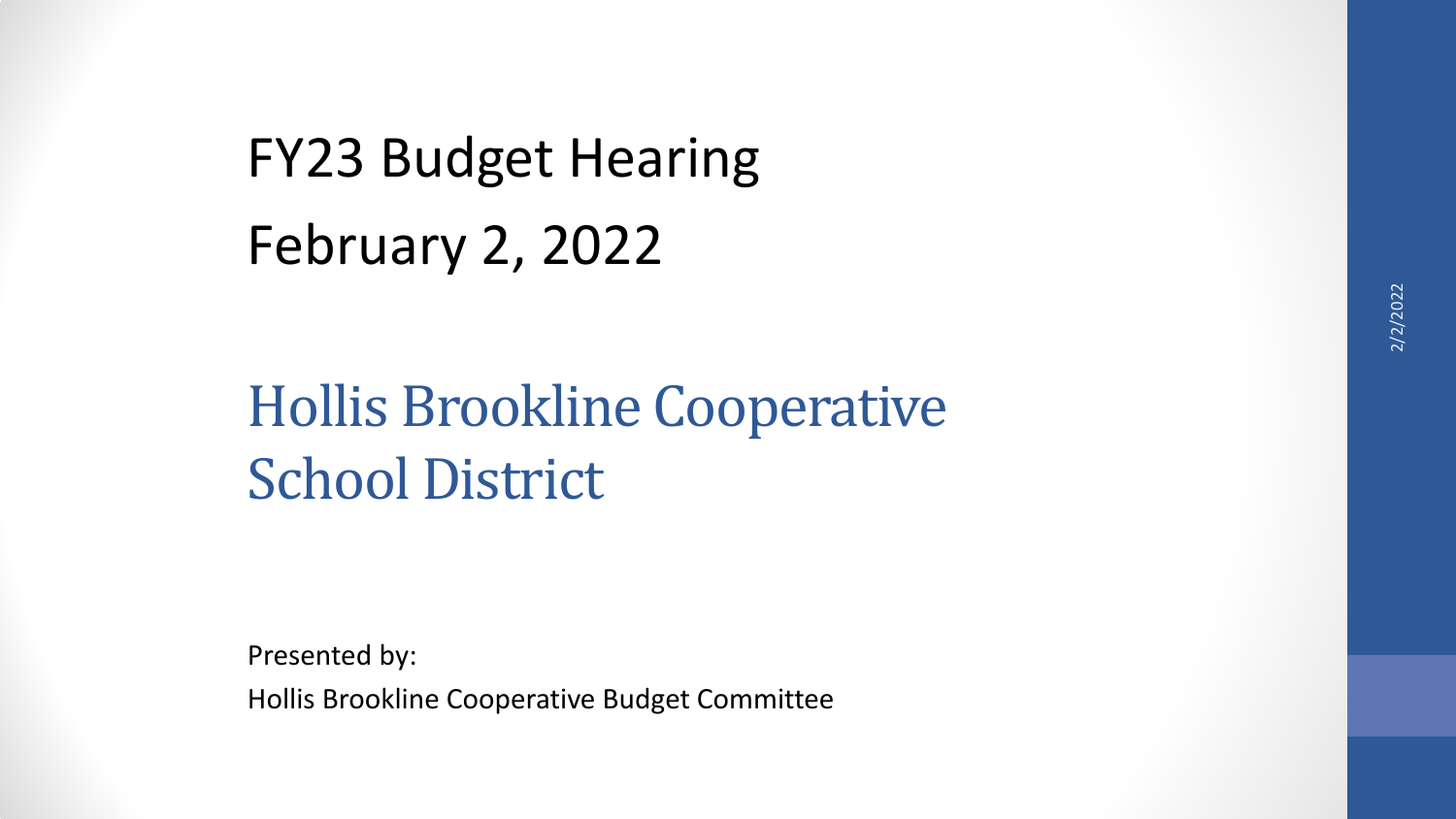## FY23 Warrant Summary

| <b>Article</b>   | <b>Content</b>                           | \$ Amount            |
|------------------|------------------------------------------|----------------------|
| Article 1        | <b>Ventilation/Energy Upgrades-Lease</b> | \$235,471            |
| <b>Article 2</b> | <b>HESSA Contract</b>                    | \$88,523             |
| Article 3        | <b>School Operating Budget</b>           | \$25,278,502         |
| Article 4        | <b>SAU Budget</b>                        | \$1,070,947          |
| <b>Article 5</b> | <b>Facilities Maintenance Trust</b>      | \$200,000            |
| Article 6        | <b>Special Education</b>                 | \$25,000             |
|                  | Total \$ if all pass as written          | \$26,898,443<br>4.8% |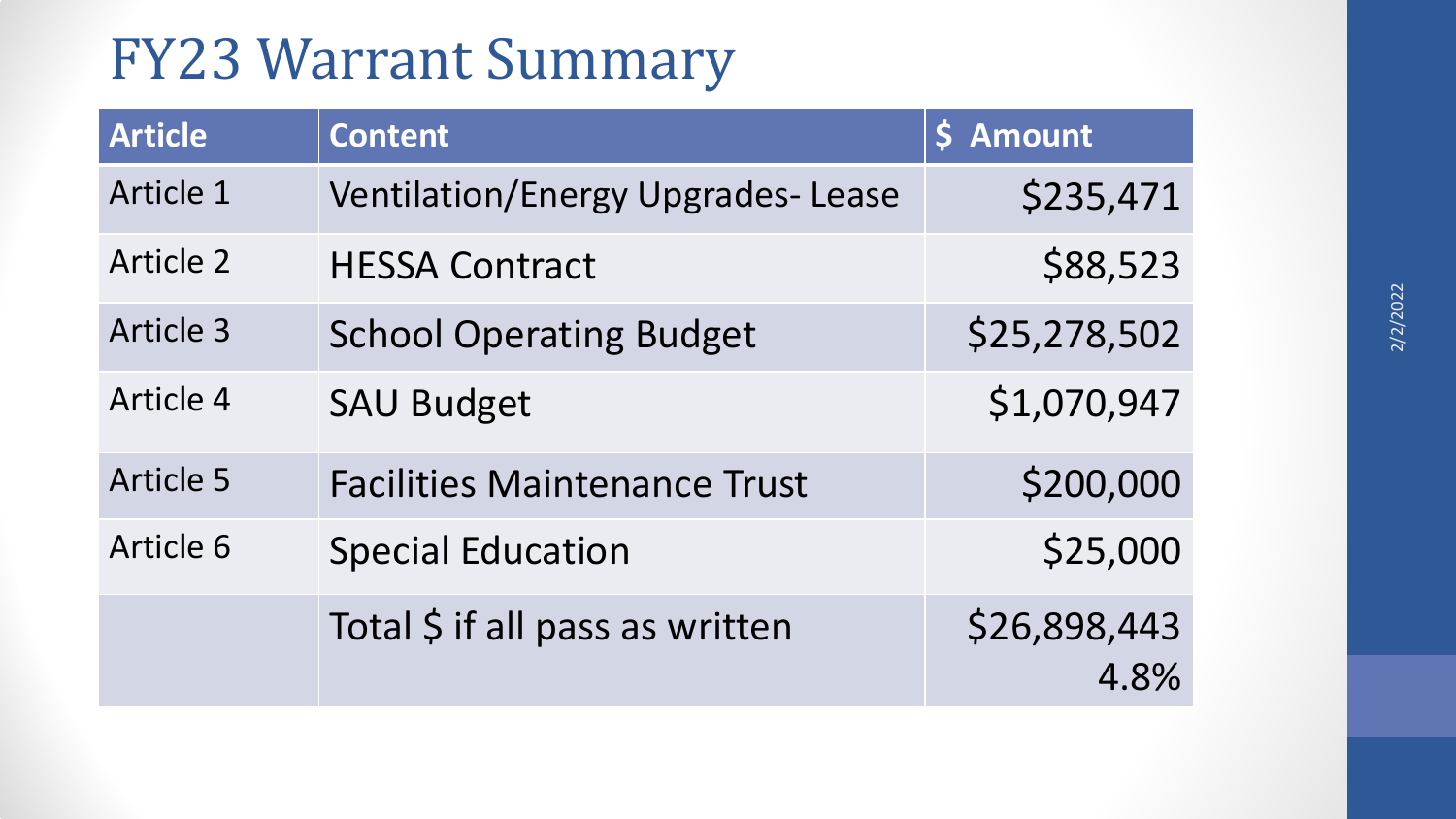## FY23 Budget Distribution

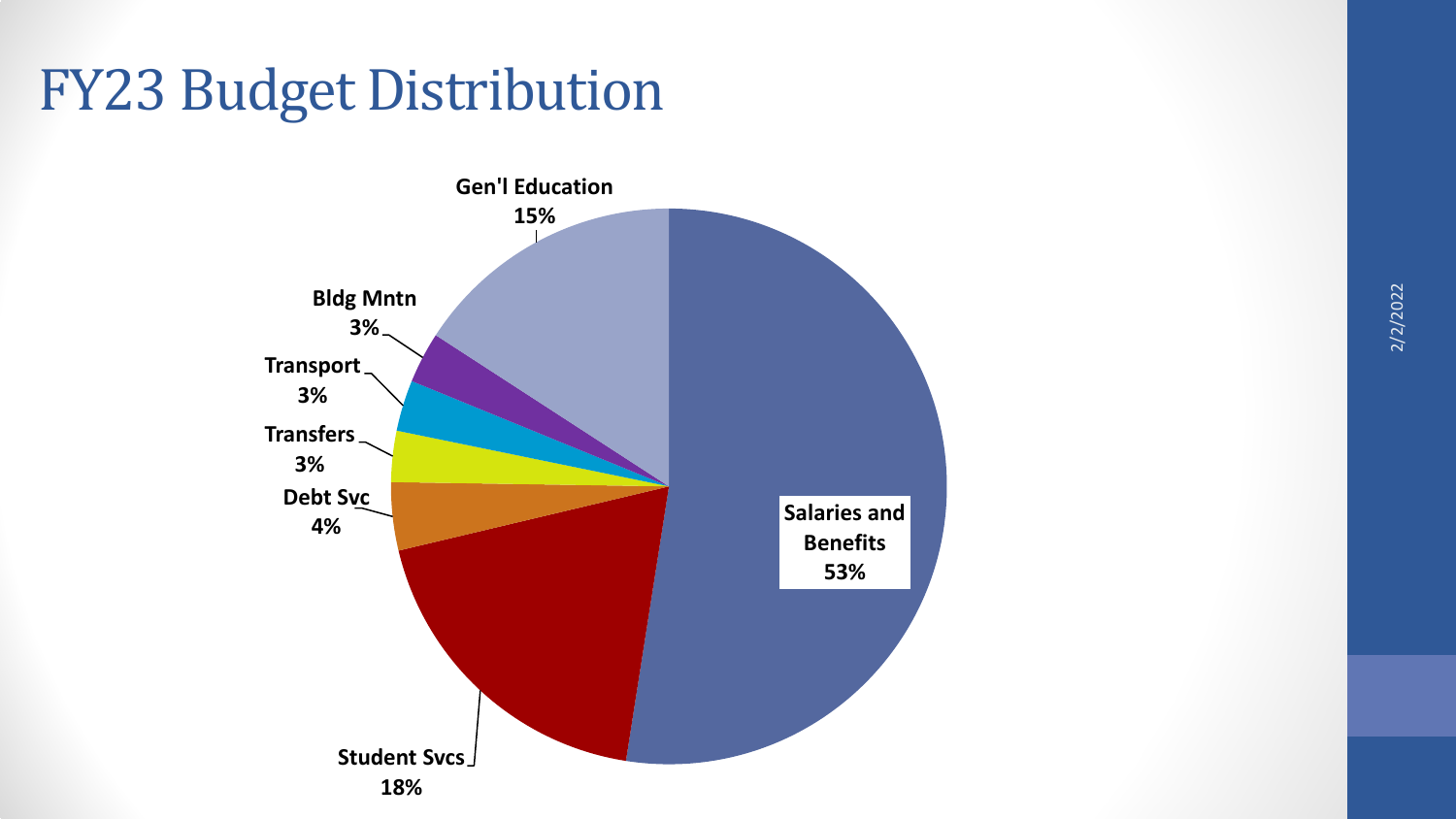## COOP Student Enrollment



**Enrollment Projected** 

Source: 10/2021 NESDEC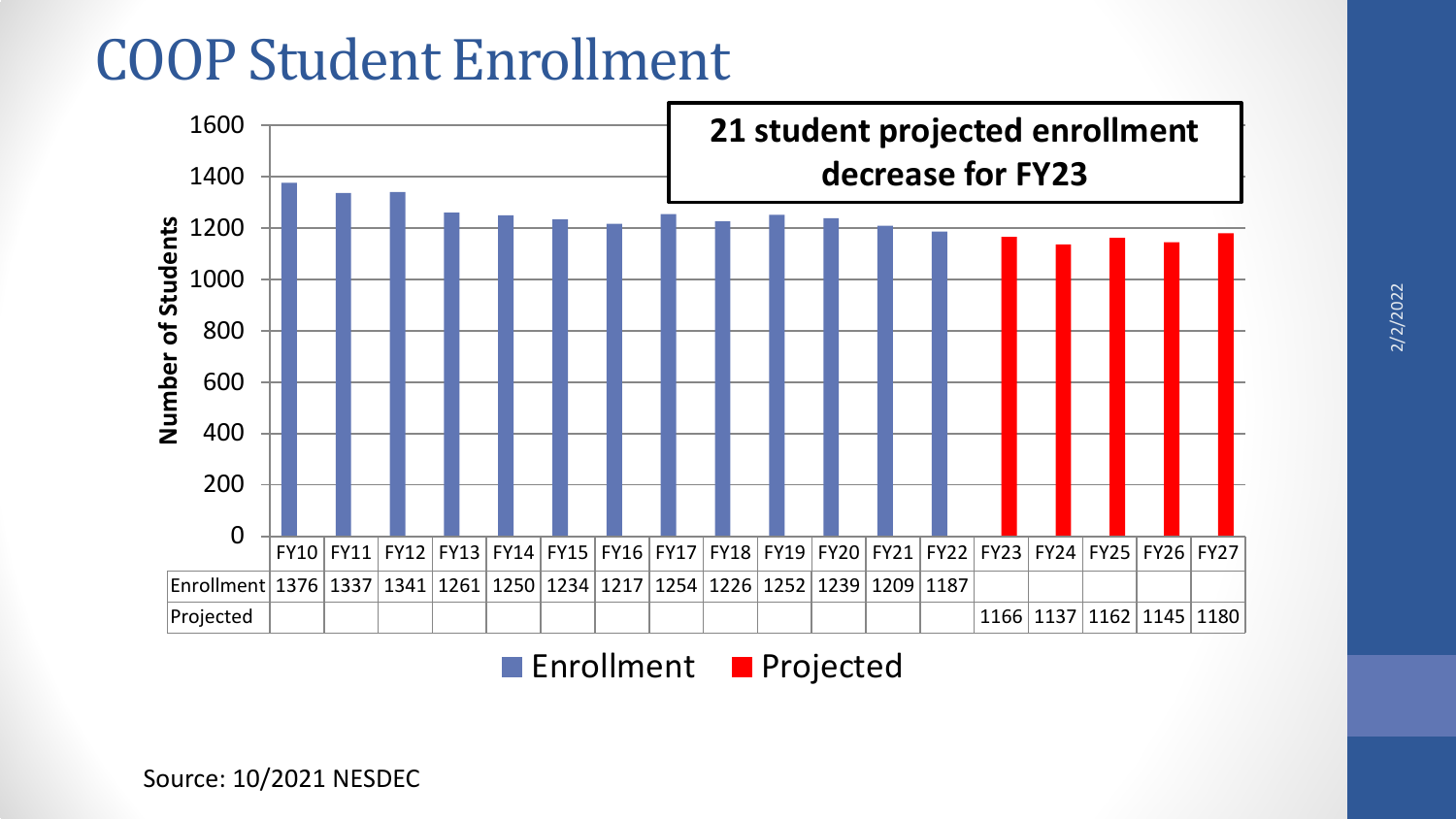## Enrollment Composition



**Hollis** Brookline

SOURCE: 10/2021 NESDEC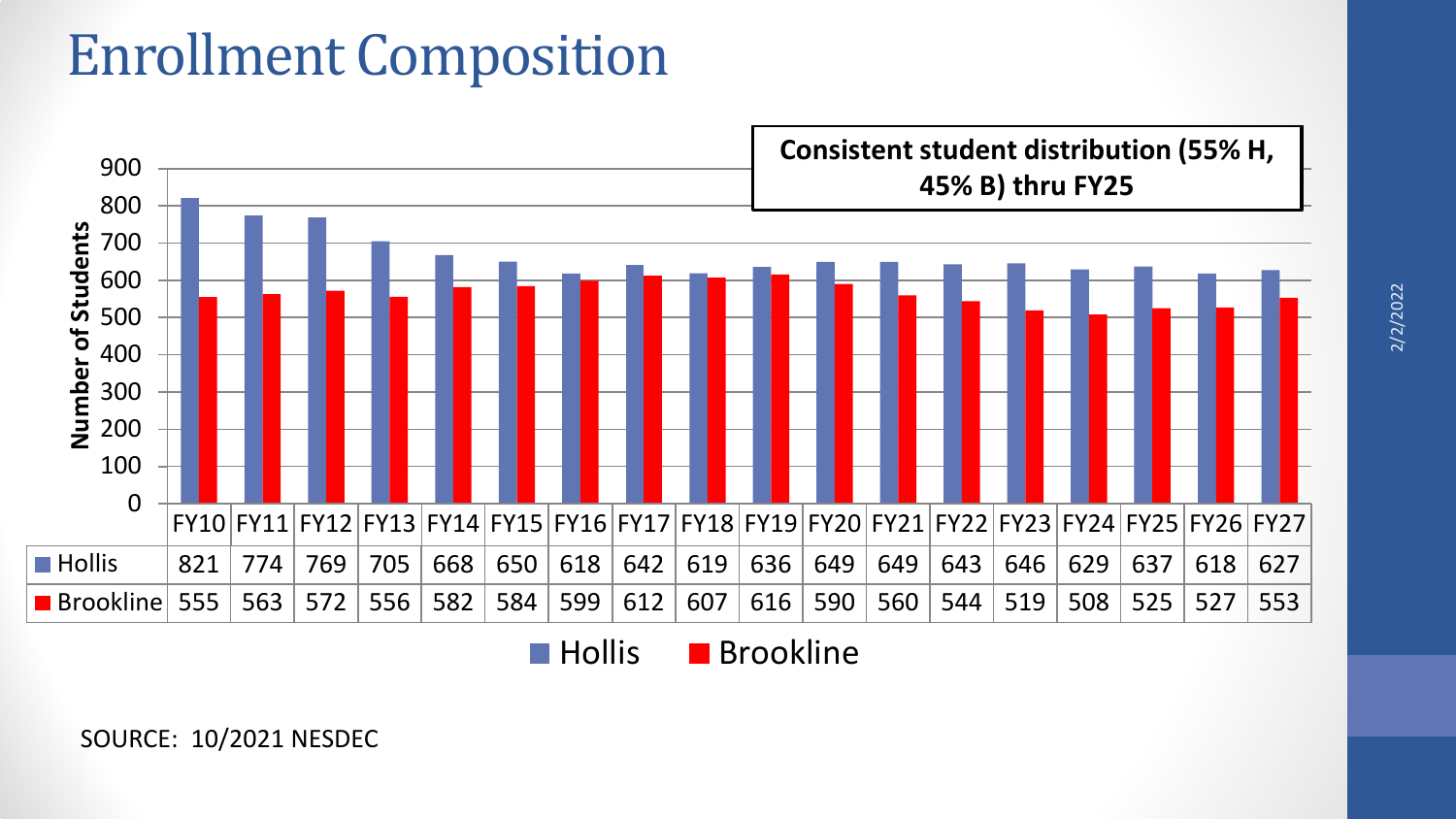### Local COOP Tax Effort Trend

**FY22 Tax Effort lower than estimated due to budget underruns related to COVID related programming changes**



■ COOP Budget ■ Local COOP Tax Effort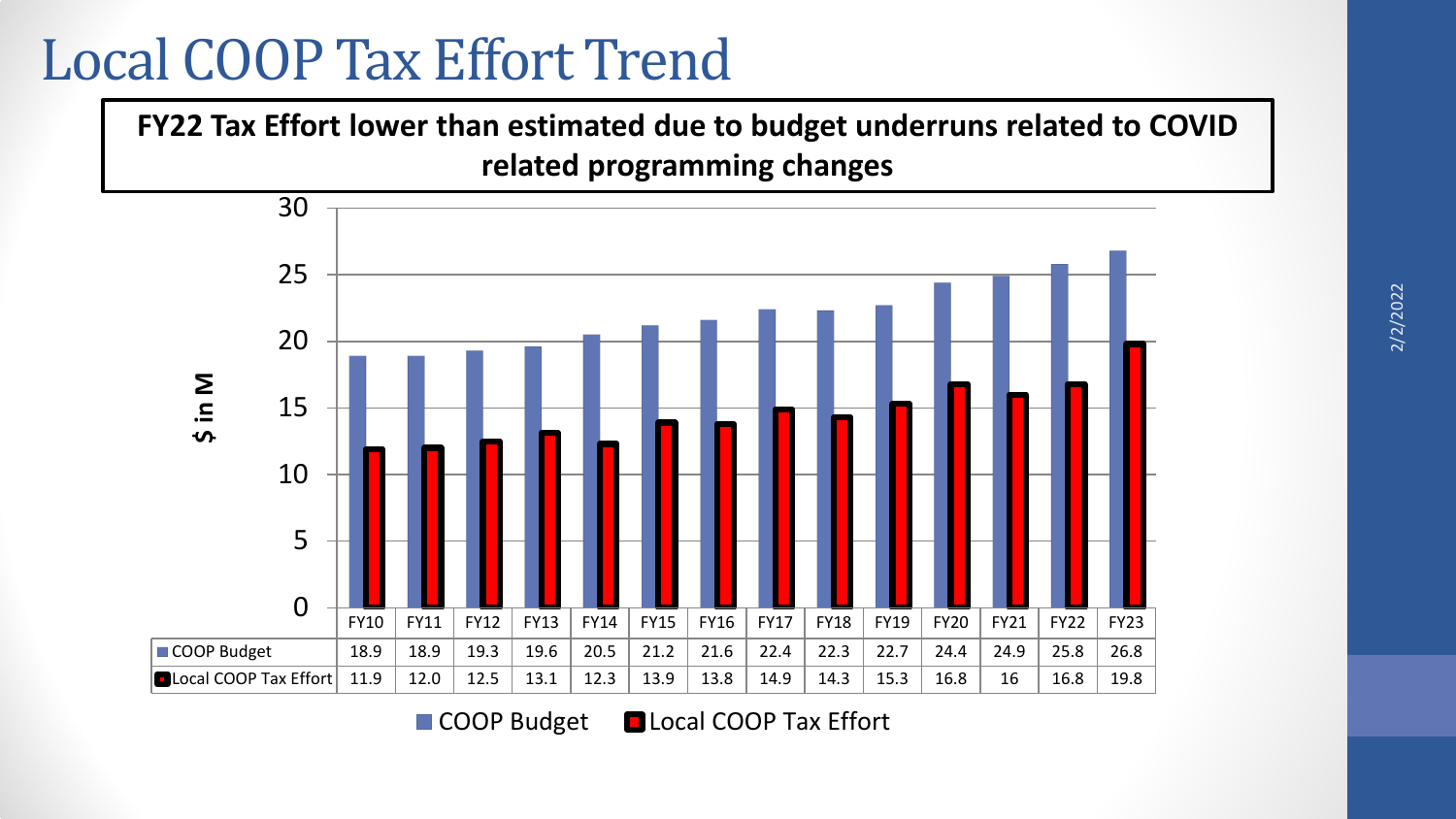### Tax Effort Impact on Tax Rates

The return of higher than expected Unreserved Fund Balance resulted in COOP tax rates that were lower than estimated.



Rates not adjusted for inflation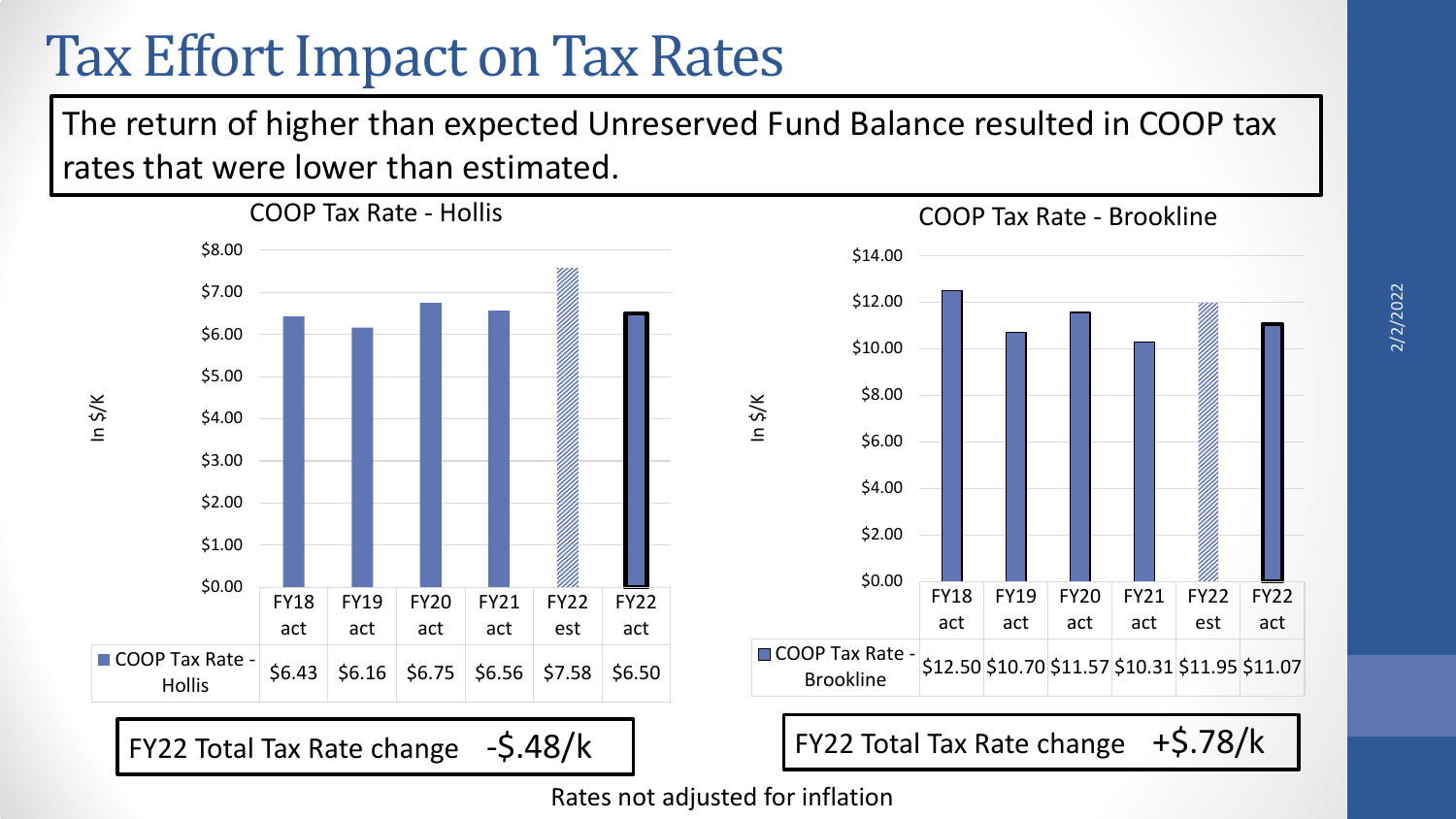# COOP Revenue & State Aid

| I COOP REVENUE            | <b>FY22</b> | <b>FY23/</b> | Schange        |
|---------------------------|-------------|--------------|----------------|
| <b>Total COOP Revenue</b> | \$3,525,241 | \$1,958,862  | (51, 566, 379) |

**Estimated reduction in Unreserved Fund Balance**

| <b>STATE AID</b>       | <b>FY22</b><br><b>Hollis</b> | <b>FY23</b><br><b>Hollis</b> | \$ Change   | <b>FY22</b><br><b>Brookline</b> | <b>FY23</b><br><b>Brookline</b> | S Change    |
|------------------------|------------------------------|------------------------------|-------------|---------------------------------|---------------------------------|-------------|
| <b>Adequacy Grant</b>  | \$1,191,801                  | \$1,536,218                  | \$344,417   | \$2,095,742                     | \$2,186,167                     | \$90,425    |
| <b>SWEPT</b>           | \$1,424,312                  | \$990,067                    | (5434, 245) | \$641,679                       | \$454,269                       | (5187, 410) |
| <b>TOTAL STATE AID</b> | \$2,616,113                  | \$2,526,285                  | (589, 828)  | \$2,737,421                     | \$2,640,436                     | (596, 985)  |

**Estimated reductions in aid due to anticipated enrollment change**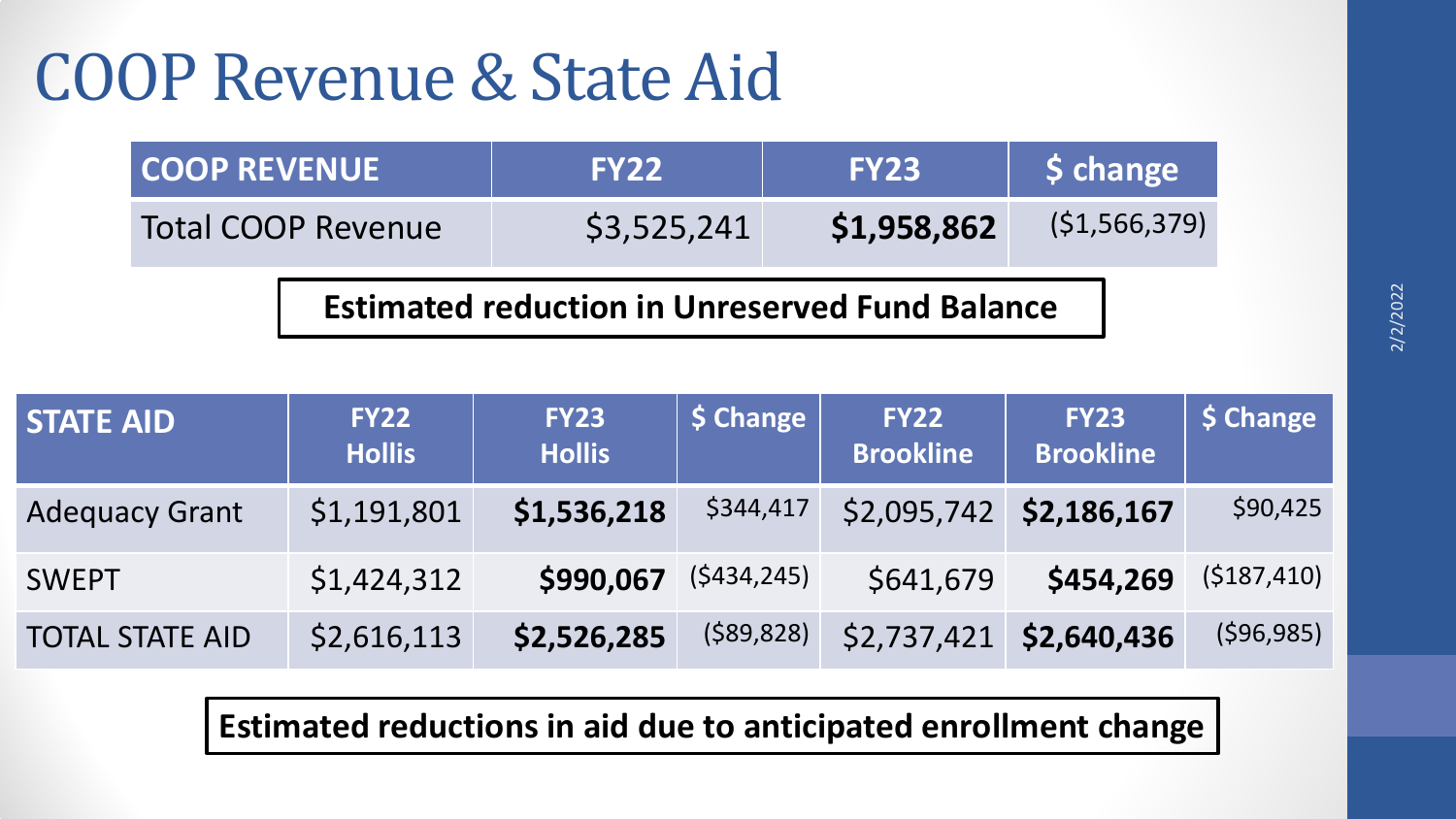# Drivers of Change in FY23 Tax Effort

Revenue and aid reductions account for 60% of the estimated increase in Tax Effort

|                                             | \$ impact<br>in \$M | <b>Directional</b><br><b>Change</b> | <b>Impact to</b><br><b>Tax Effort</b> |
|---------------------------------------------|---------------------|-------------------------------------|---------------------------------------|
| <b>Budget</b>                               | \$1.230             |                                     |                                       |
| Revenue                                     | \$1.566             |                                     |                                       |
| <b>State Aid</b>                            | \$0.187             |                                     |                                       |
| <b>Total Change in</b><br><b>Tax Effort</b> | \$2.983             |                                     |                                       |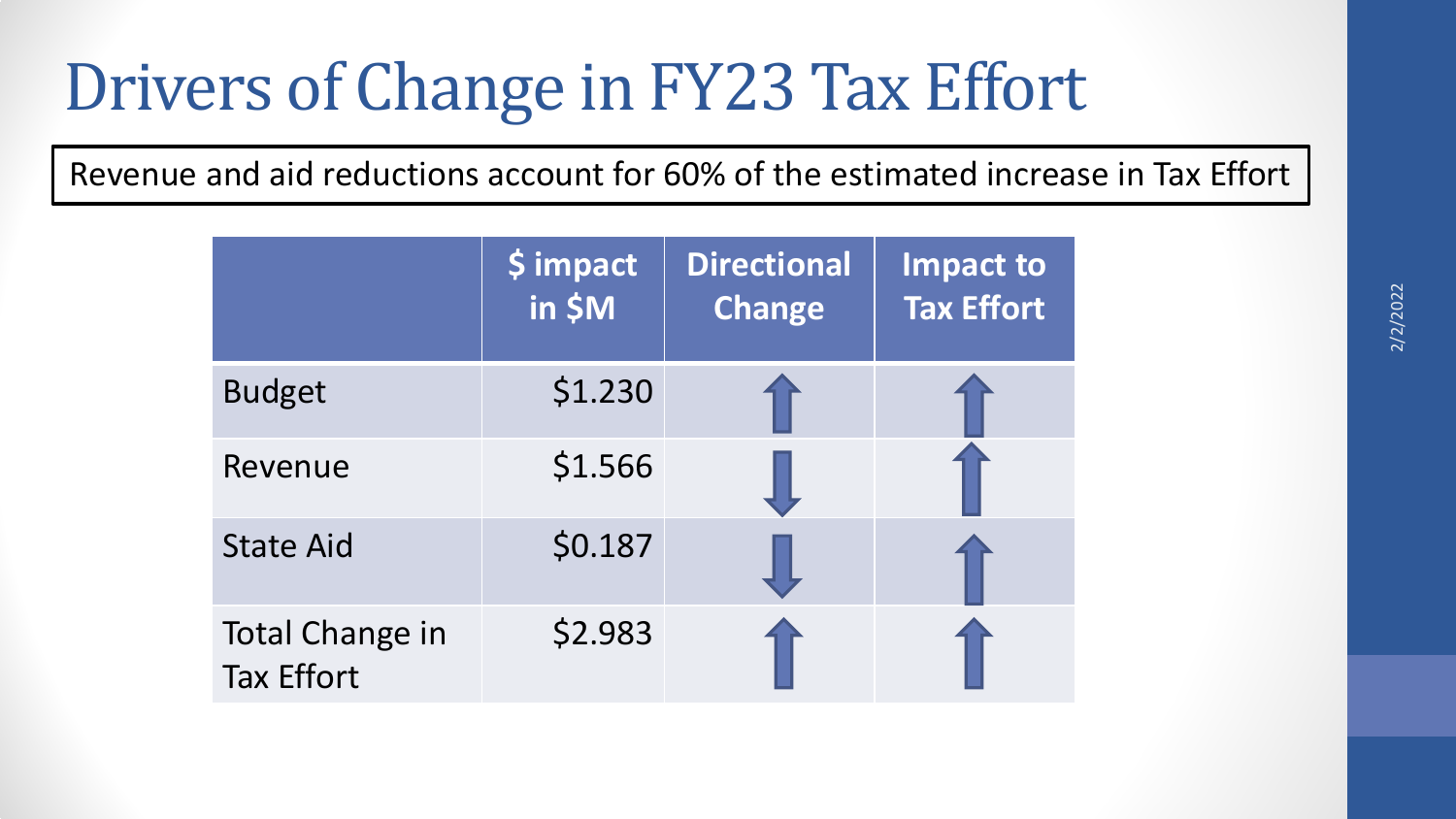## Summary of Financial Impacts

**Increased Local Tax Effort due lower COOP revenue and reduced state aid**

| Assumes all articles pass as<br>written    | <b>FY22</b>  | <b>FY23</b>  | \$ change     |
|--------------------------------------------|--------------|--------------|---------------|
| <b>Total Budget</b>                        | \$25,668,657 | \$26,898,443 | \$1,229,785   |
| less COOP Revenue                          | \$3,525,241  | \$1,958,862  | (\$1,566,379) |
| <b>Amount to be Apportioned</b>            | \$22,143,416 | \$24,939,581 | \$2,796,164   |
| Less Retained Tax (SWEPT)<br>Reimbursement | \$2,065,992  | \$1,444,336  | (5621, 656)   |
| Less Adequacy Grant                        | \$3,287,543  | \$3,722,385  | \$434,842     |
| Local Tax Effort*                          | \$16,789,881 | \$19,772,859 | \$2,982,978   |

\*Local Tax Effort represents amount to be raised by Local COOP tax rate by both Hollis and Brookline.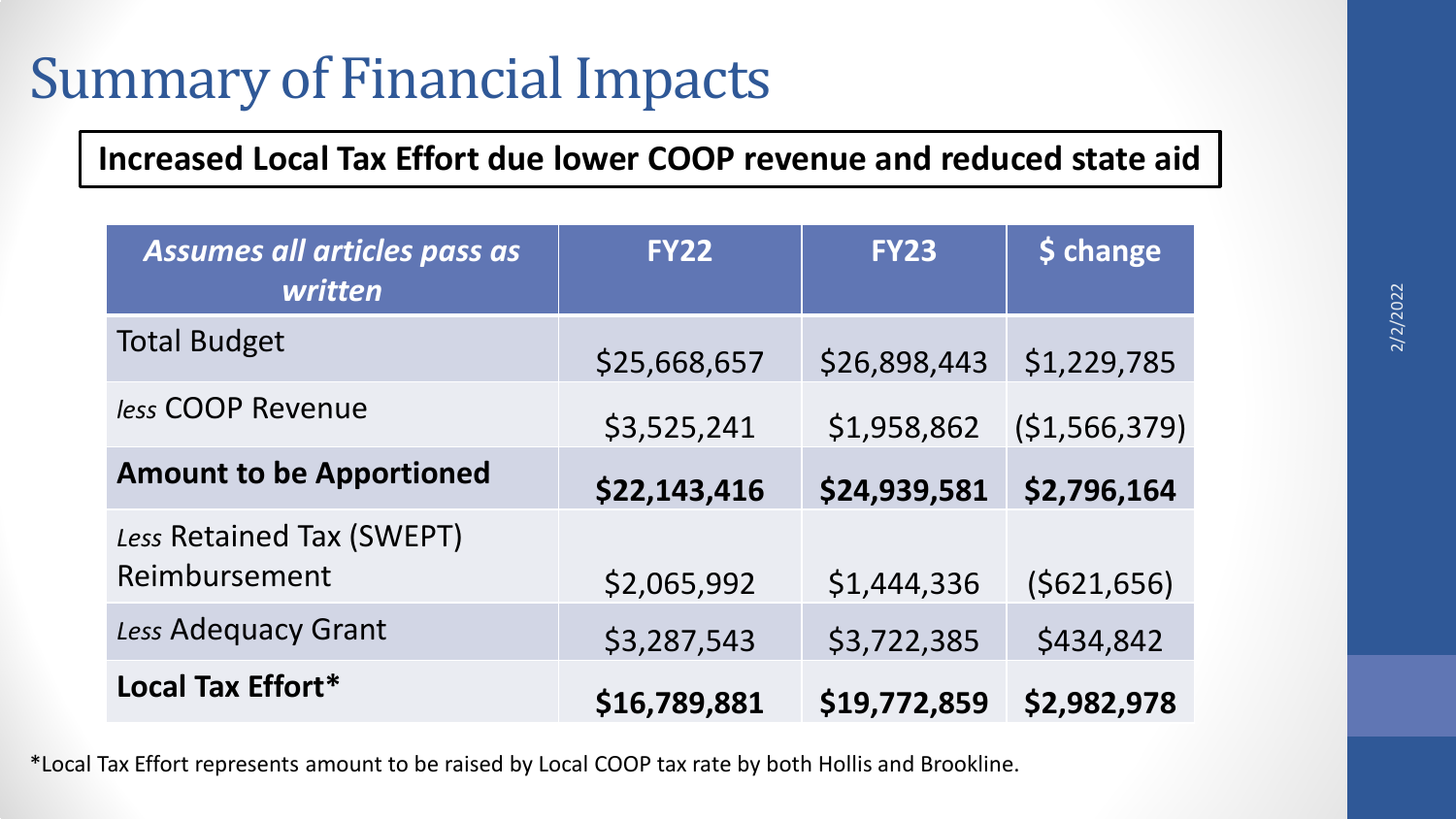## Apportionment

95% ADM/5% EV on non-bonded costs, 100% EV on bonded costs +\$1H

| <b>FY23</b><br><b>Apportionment</b> | <b>FY22</b><br><b>ADM</b><br>est | 2021<br><b>EV</b><br>est | $\vert$ Net App $\%$ | <b>Local Tax</b><br><b>Effort %</b> |
|-------------------------------------|----------------------------------|--------------------------|----------------------|-------------------------------------|
| <b>Hollis</b>                       | 54.8%                            | 67.7%                    | 55.9%                | 57.8%                               |
| <b>Brookline</b>                    | 45.2%                            | 32.3%                    | 44.1%                | 42.2%                               |

ADM = Average Daily Membership, EV = Equalized Value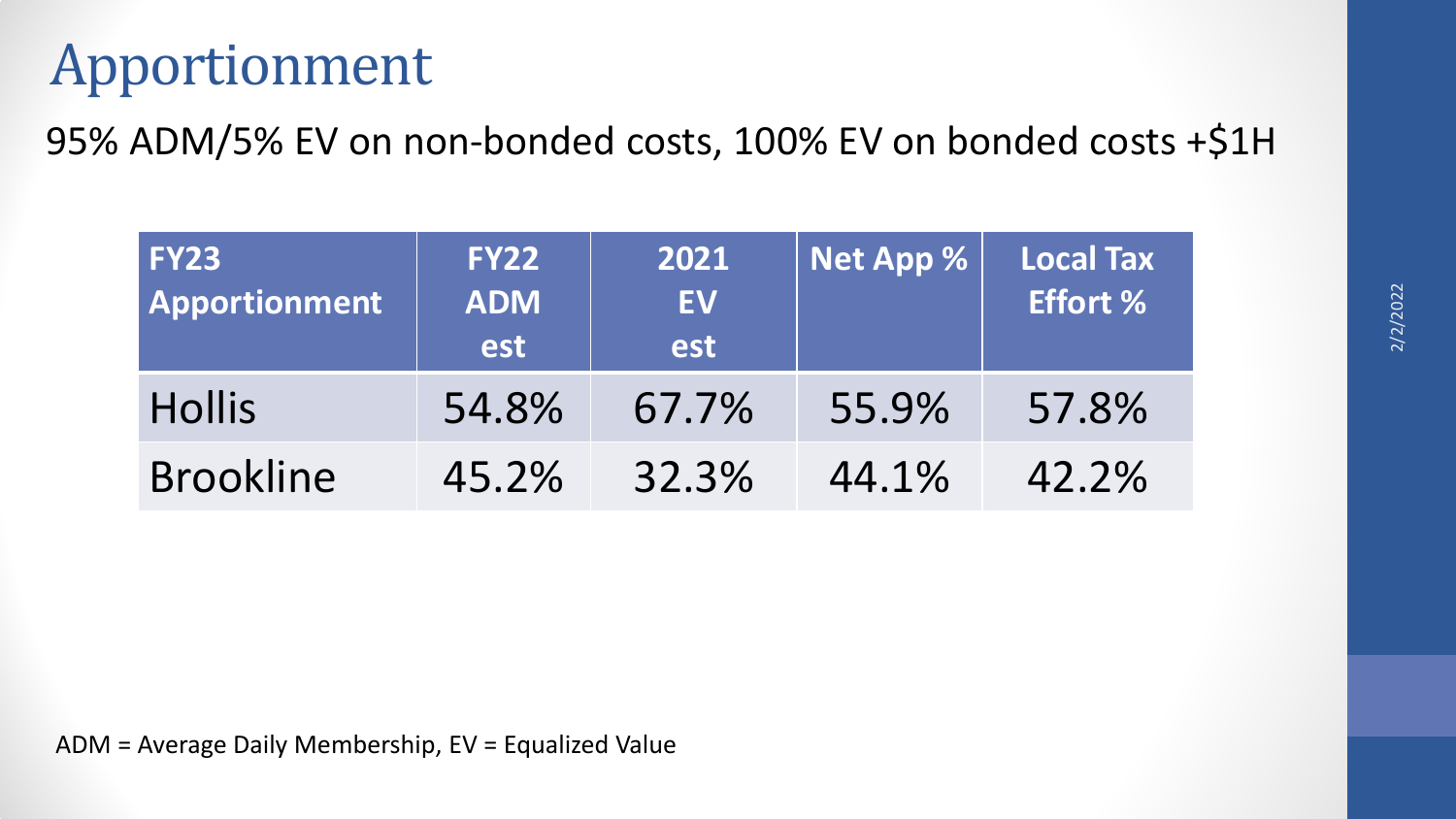### Estimated Tax Impacts by Town

| <b>FY23</b>                           | <b>TOTAL COOP</b> | <b>Hollis</b>  | <b>Brookline</b> |
|---------------------------------------|-------------------|----------------|------------------|
| Total appropriations                  | \$26,898,443      |                |                  |
| <b>COOP Revenue</b>                   | (51, 958, 862)    |                |                  |
| <b>Net to be Apportioned</b>          | \$24,939,581      | \$13,931,711   | \$11,007,870     |
| <b>Less State Aid</b>                 | (55, 166, 721)    | (52, 526, 285) | (52,640,436)     |
| <b>Local Tax Effort</b>               | \$19,772,859      | \$11,405,426   | \$8,367,433      |
| <b>FY23 EST COOP Local Tax Rate/k</b> |                   | \$7.97         | \$11.98          |
| <b>FY23 EST COOP SWEPT/k</b>          |                   | \$0.70         | \$0.66           |
| <b>FY23 EST TOTAL COOP TAX RATE/k</b> |                   | \$8.67         | \$12.64          |
| <b>FY22 TOTAL COOP TAX RATE/k</b>     |                   | \$7.52         | \$12.02          |
| % change in TOTAL COOP Tax Rate       |                   | 15.3%          | 5.2%             |
| % change in Total Tax Bill            |                   | 5.4%           | 2.2%             |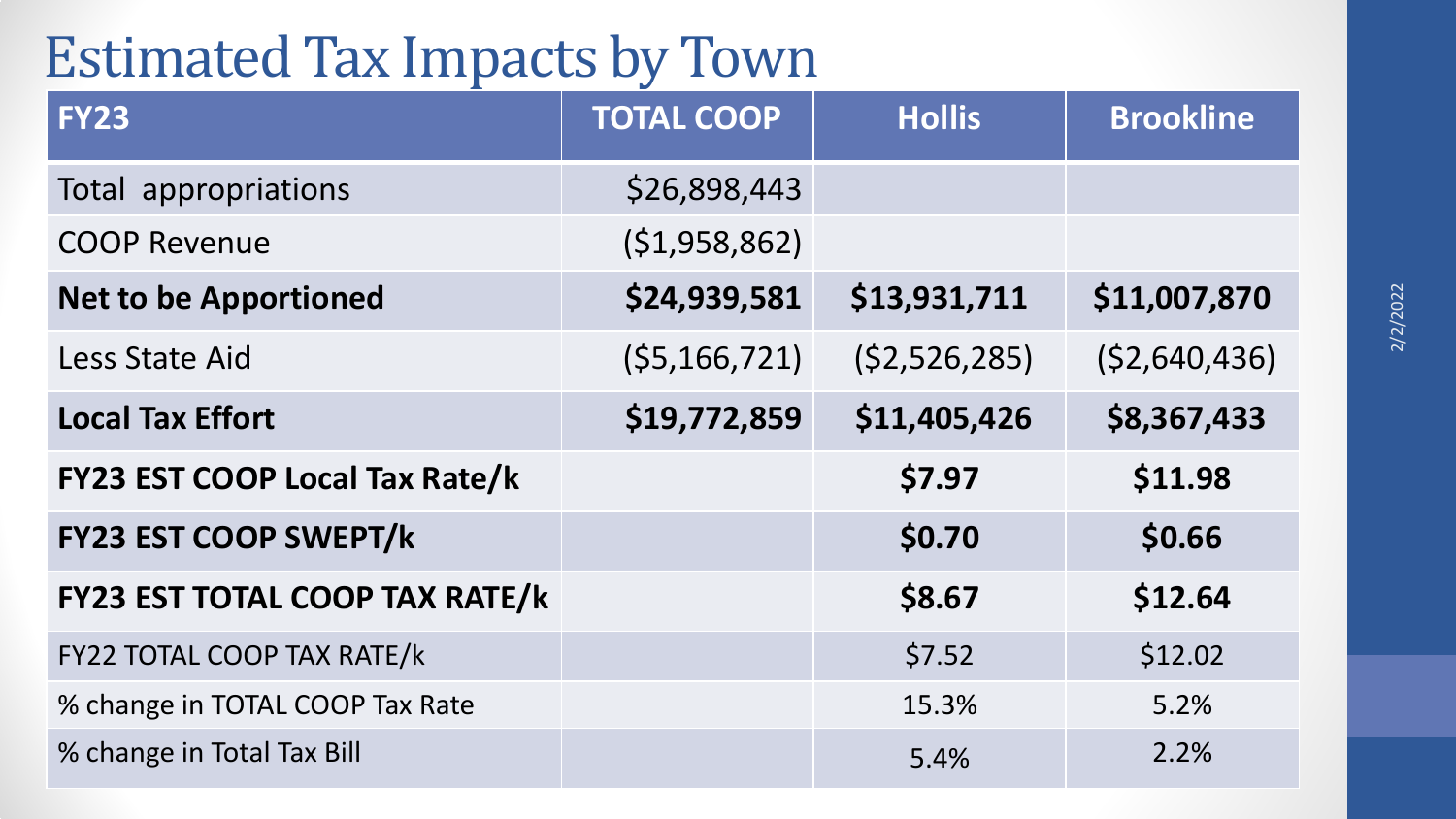# Public Hearing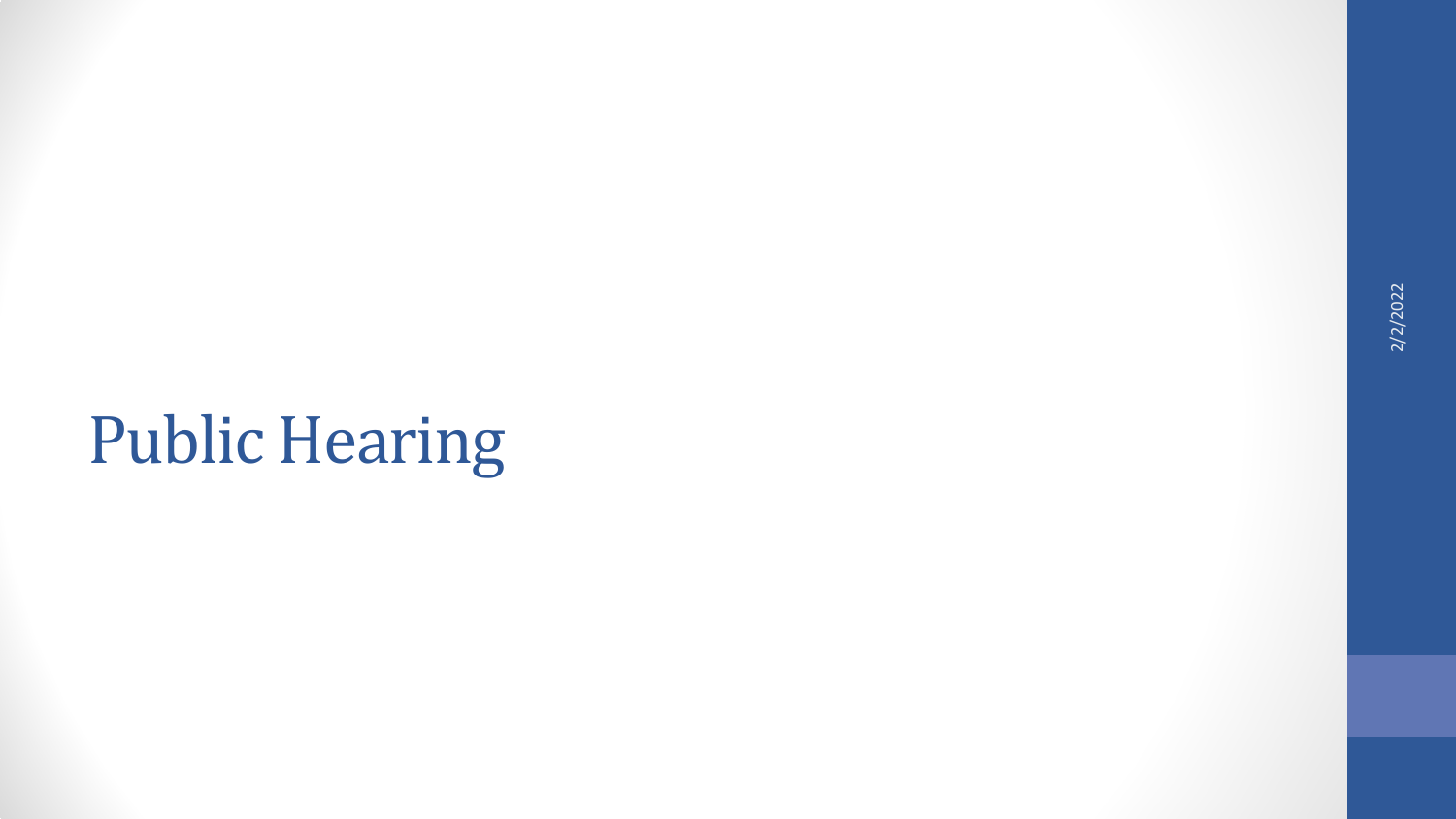# Public Hearing

- Introduce the articles with stated financial impact to be voted on at District Meeting
- Public Input may be provided per article
- After Public Hearing of all articles, the Budget Committee and School Board will deliberate and take positions on all warrant articles
- Amount of budget article may be amended by Budget Committee
- 10% Maximum Allowable Appropriation limits the maximum appropriation amount which may be recommended at the District Meeting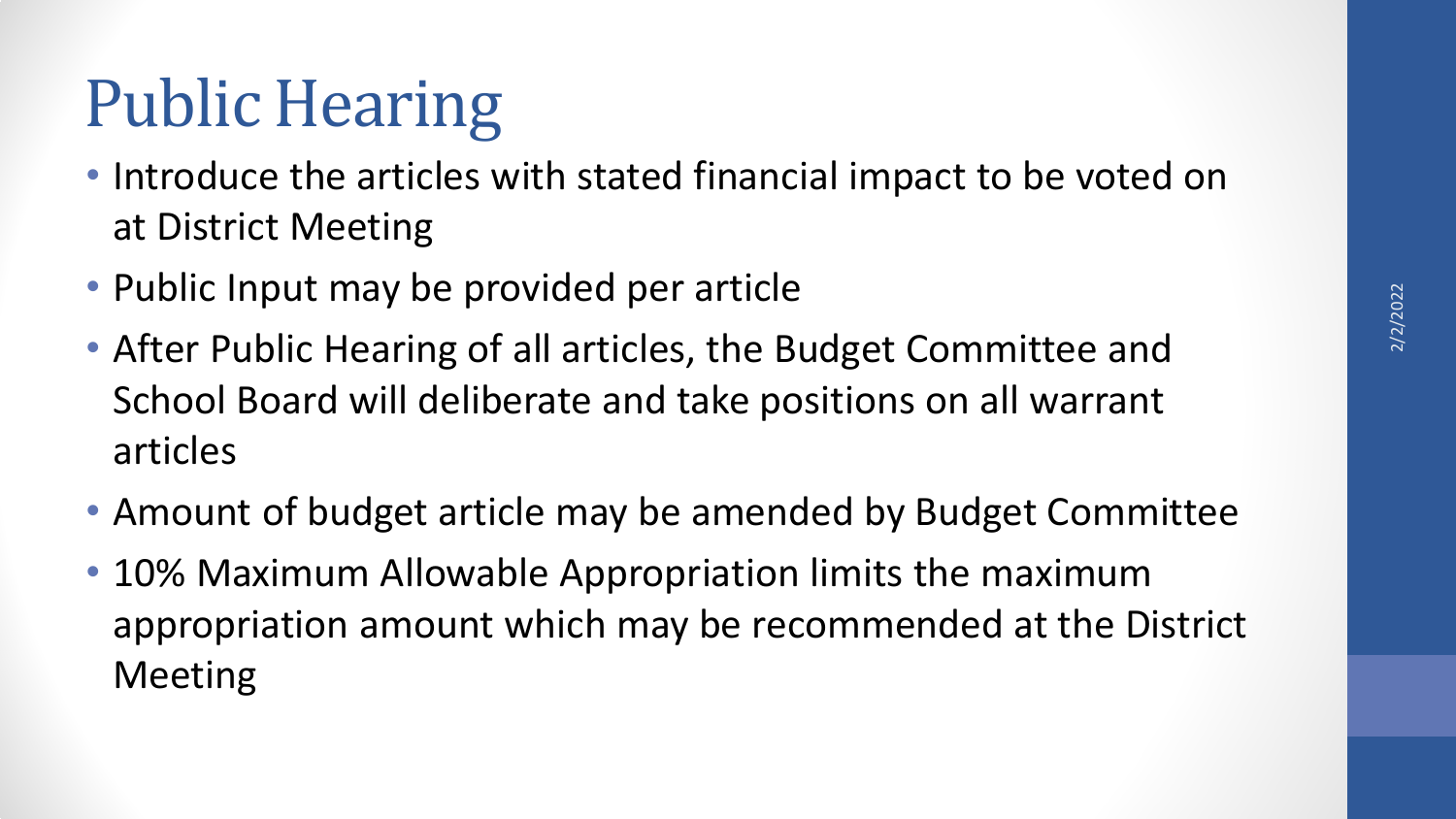# Public Input

- Input is restricted to Hollis and Brookline residents of voting age
- Exception may be made for administration or others as necessary for clarification
- Input will be requested per article
- Once recognized, please state your name and address for the record
- Any questions should be directed to the Chair
- Speaking time of 2 minutes
- May speak again to an article after all others have had an opportunity
- Please be brief if your point has been made by others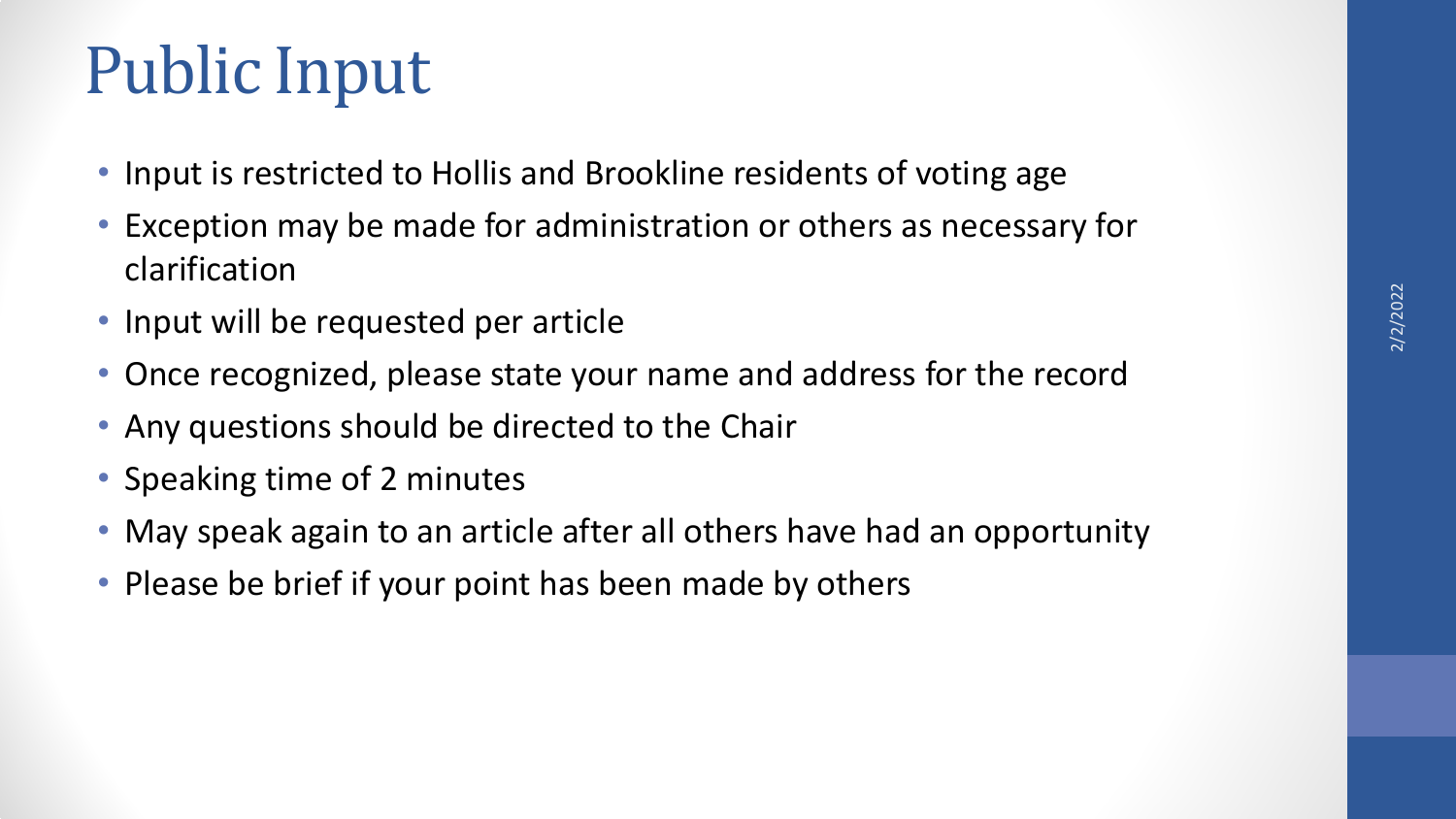# Ventilation and Energy Upgrades

**Article 1.** To see if the School District will vote to authorize the School Board to enter into a 15-year lease purchase agreement for **\$2,886,491** to finance the acquisition and installation of energy efficient cooling equipment at Hollis Brookline High School to replace aging equipment, bring comfort to staff and students and to improve energy efficiency; and to raise and appropriate

the sum of **\$235,471** for payments due under the lease purchase agreement during the 2022-2023 fiscal year. This lease purchase agreement will contain an escape (non-appropriation) clause.(Majority vote required.)

The school board recommends the appropriation (6-0-0).

The budget committee recommends this appropriation (8-0-0).

| <b>Estimated Tax Impact</b> |       | HOLLIS BROOKLINE |
|-----------------------------|-------|------------------|
| $\zeta/K$                   | 50.11 | \$0.11           |
| \$/100K                     | S11   | \$11             |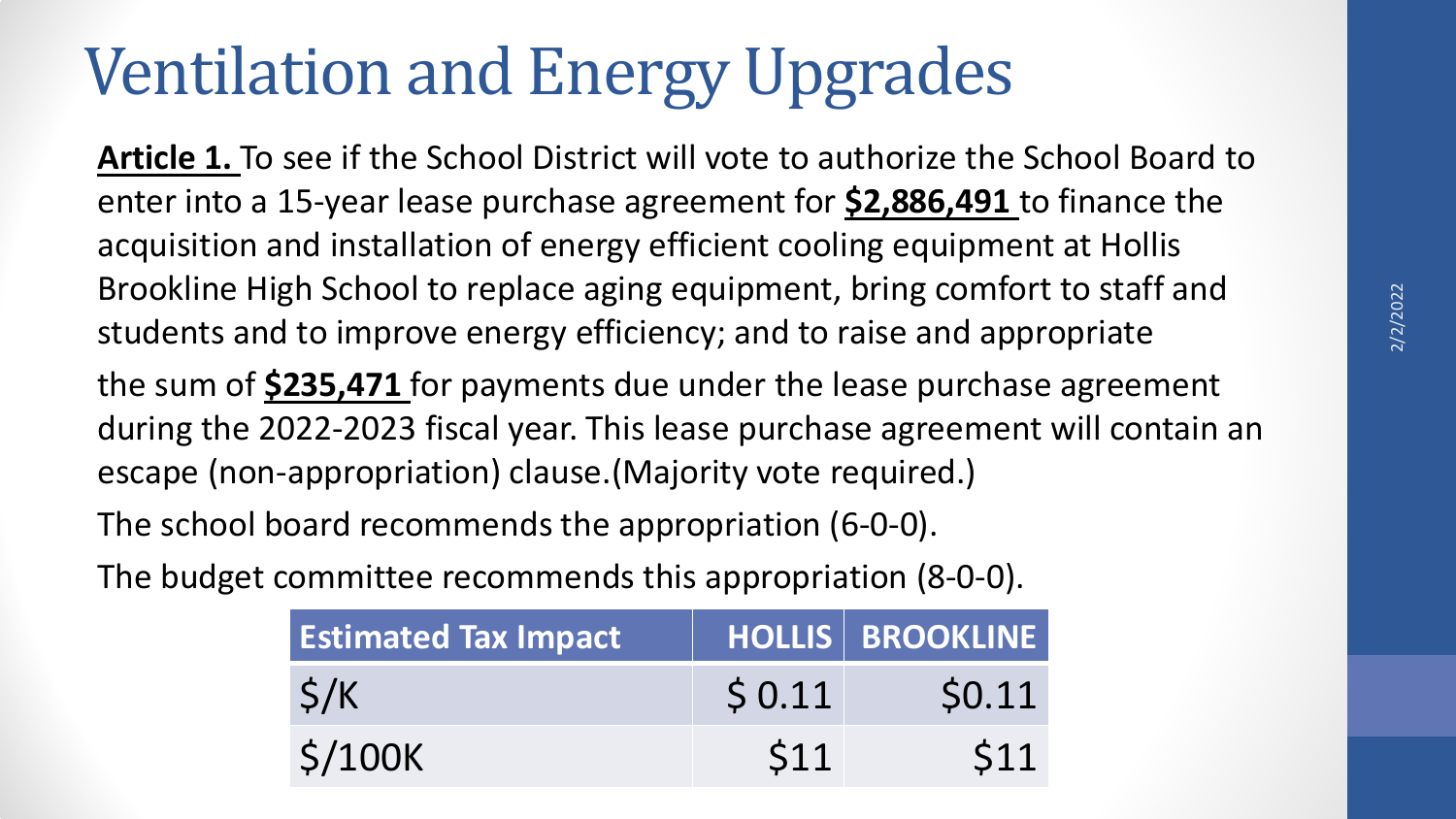# Project Overview

| <b>Energy Efficiencies/Aging Equipment Upgrades</b> |                       |                                                                |                 |              |  |  |  |  |
|-----------------------------------------------------|-----------------------|----------------------------------------------------------------|-----------------|--------------|--|--|--|--|
|                                                     | <b>Proposed Lease</b> |                                                                |                 |              |  |  |  |  |
|                                                     |                       | <b>Estimated Costs-Phase I</b>                                 |                 |              |  |  |  |  |
| Year                                                | Unit                  |                                                                |                 |              |  |  |  |  |
| <b>Installed</b>                                    | <b>Name</b>           | <b>Areas Served</b>                                            | <b>CFM</b>      | <b>Total</b> |  |  |  |  |
| 1996                                                |                       | HVAC-3 Media Center/Library                                    | 5010            | \$370,018    |  |  |  |  |
| 1996                                                |                       | HV-2Special Ed-Fiemus-2nd Floor                                | 2260            | \$357,022    |  |  |  |  |
|                                                     |                       | 2nd & 3rd Floor Front Facing<br>Classrooms (#201-204, 300-307, |                 |              |  |  |  |  |
| 1996                                                |                       | RTU-1317,318)                                                  | 12280           | \$476,284    |  |  |  |  |
|                                                     |                       | 2nd & 3rd Floor Courtyard<br>Classrooms (#216-222,             |                 |              |  |  |  |  |
| 1996                                                |                       | RTU-2309,323,329)                                              | 12490           | \$476,284    |  |  |  |  |
| 1996                                                |                       | HRU-1 Classrooms/Lockers                                       | 380E/238<br>los | \$300,601    |  |  |  |  |
|                                                     |                       | Addition Wing (2000)<br>Classrooms/Labs (2nd & 3rd             |                 |              |  |  |  |  |
| 2000                                                | RTU-1CFloor)          |                                                                | 12000           | \$476,284    |  |  |  |  |
|                                                     |                       | <b>Phase I Subtotal</b>                                        |                 | \$2,456,491  |  |  |  |  |
|                                                     |                       | Contingency                                                    |                 | \$130,000    |  |  |  |  |
|                                                     |                       | <b>Electrical Upgrade</b>                                      |                 | \$300,000    |  |  |  |  |
|                                                     |                       | <b>Phase I Total Costs</b>                                     |                 | \$2,886,491  |  |  |  |  |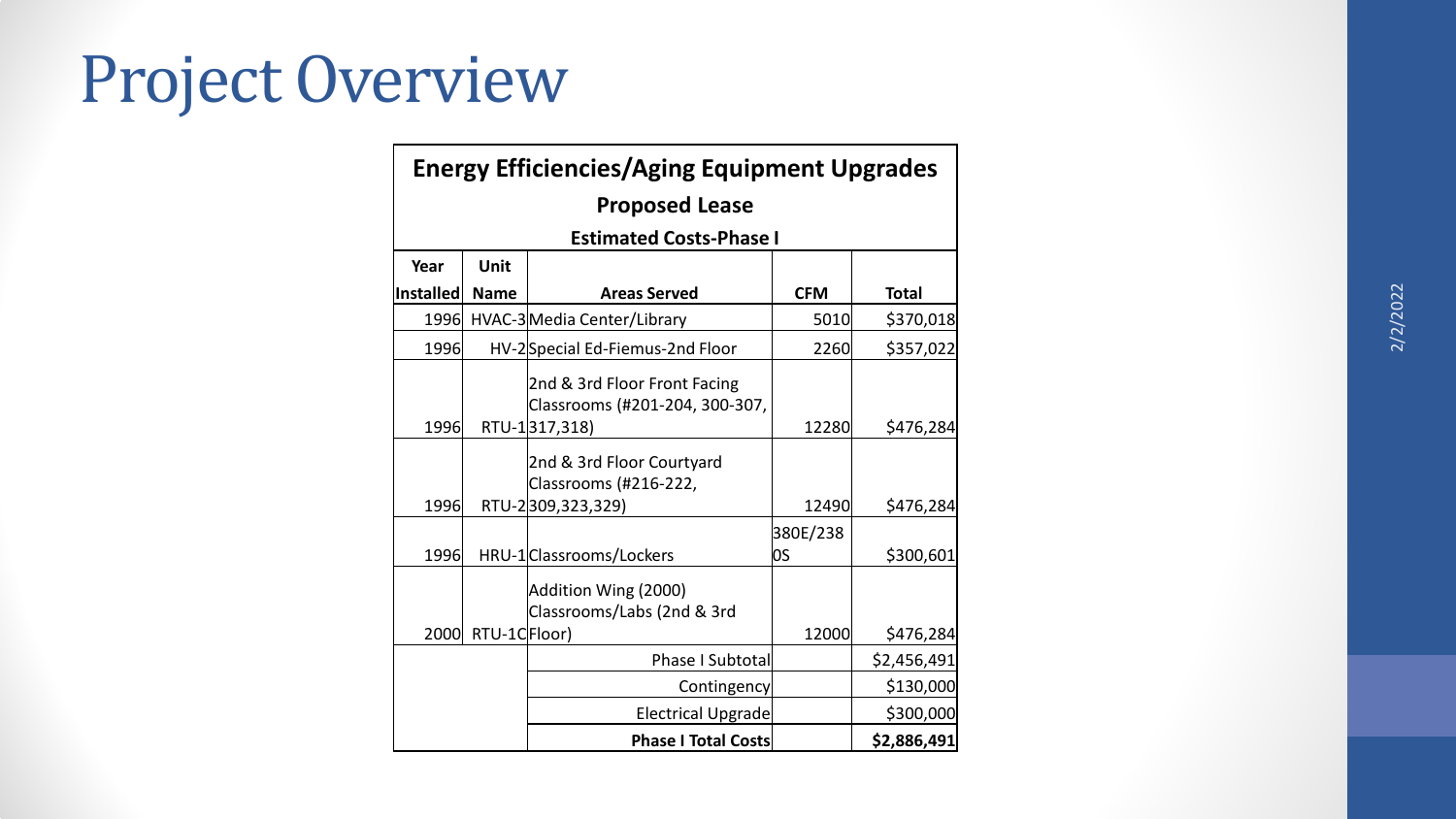# Support Staff Contract

**Article 2.** To see if the school district will vote to approve the cost items for the second year of a three year collective bargaining agreement reached between the Hollis Brookline Cooperative School Board and the Hollis Education Support Staff Association for the 2021-22, 2022-23 and 2023-24 school years, which calls for the following increases in support staff salaries and benefits at the current staffing levels:

#### **Fiscal Year Estimated Increase 2022-23**

#### **\$88,523**

and further to raise and appropriate a sum of **\$88,523** for the second fiscal year (2022-23 school year), such sum representing the additional costs attributable to the increase in support staff salaries and benefits required by the new agreement over those that would be paid at current staffing levels.

The school board recommends this appropriation (6-0-0).

The budget committee does/does not recommend this appropriation (7-0-1).

| <b>Estimated Tax Impact</b>    |        | <b>HOLLIS   BROOKLINE</b> |
|--------------------------------|--------|---------------------------|
| $\zeta/K$                      | \$0.03 | \$0.06                    |
| $\frac{\text{S}}{\text{100K}}$ | S3     |                           |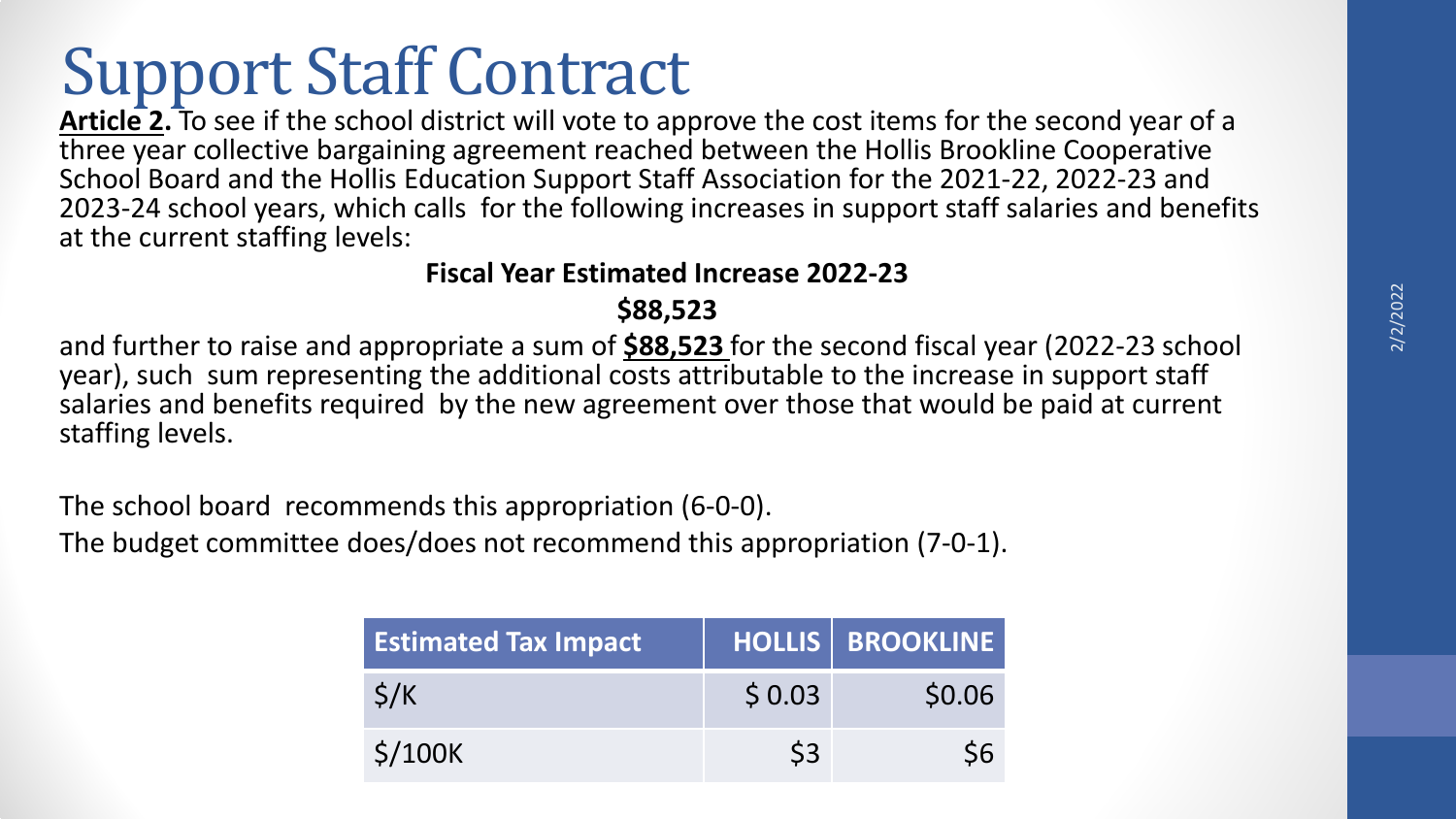# Support Staff Contract Summary

#### **Highlights of 3 Year Contract**

**Wages**

- Year 1- Step plus 2%, Year 2 Step plus 2%, Year 3- Step plus 2%
- 2.5% for employees off-step for all three years

#### **Health Insurance**

• \$50 increase annually for Single and 2 Person, \$25 annually for Family

**Shift Category of Custodial staff in Year 1**

**Establishes Flexible Spending Accounts (no cost to district)**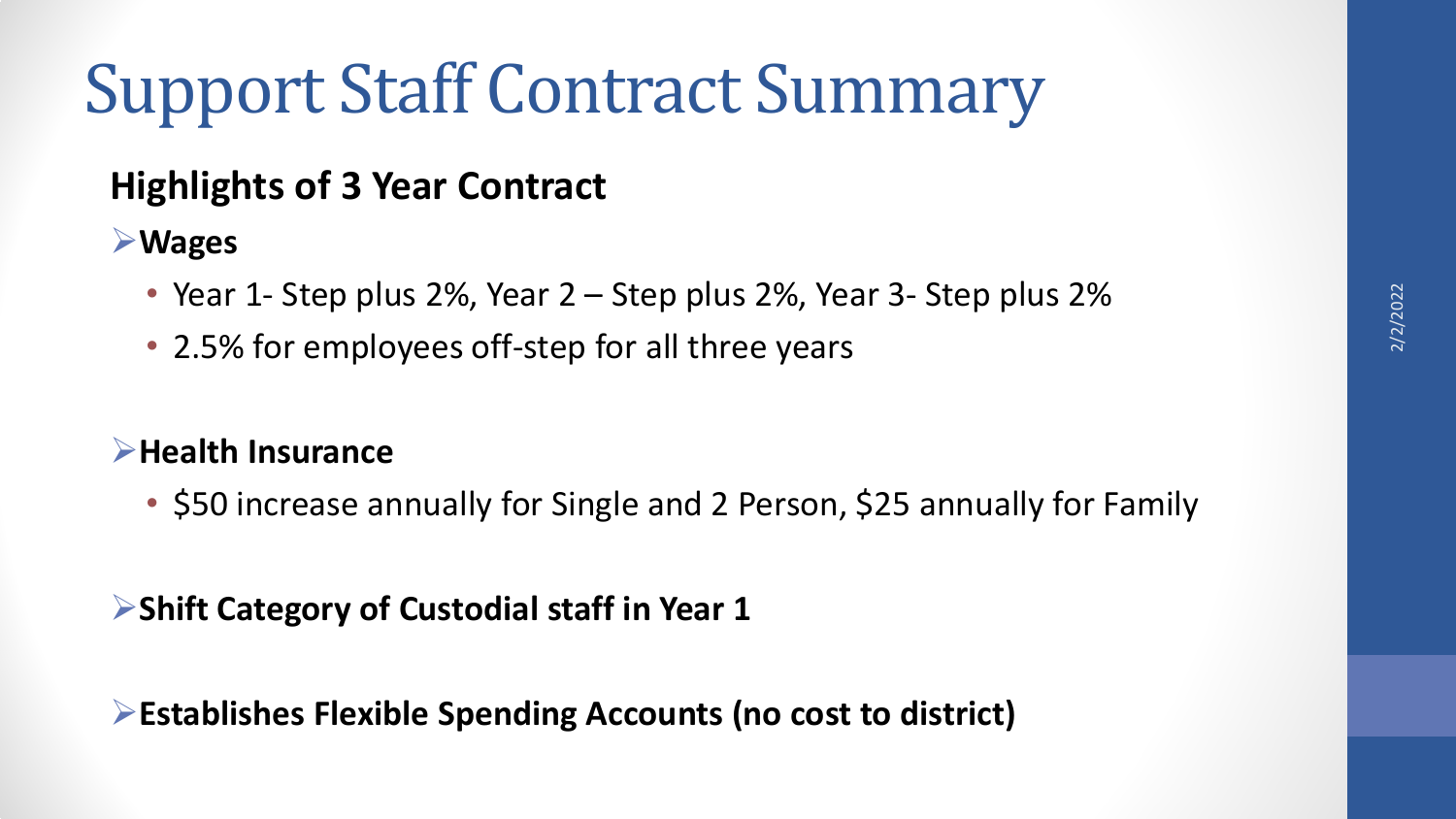# Wage and Insurance Breakdown

|        | <b>Step</b> | <b>Overall</b> | <b>On Step</b> | <b>OffStep</b> | <b>Off Step</b> | <b>Total</b>      | <b>Insurance Total CBA</b> |                          |
|--------|-------------|----------------|----------------|----------------|-----------------|-------------------|----------------------------|--------------------------|
|        | $%$ Incr    | $%$ lncr       | $\mathsf{S}$   | $%$ lncr       |                 | Wage Impact       | <b>Incr</b>                | \$ Incr                  |
| Year 1 | 2.0%        | 7.0%           | \$51,980       | 2.5%           | \$47,085        | $\zeta$<br>99,065 | \$18,000                   | \$117,065                |
| Year 2 | 2.0%        | 5.4%           | $5 \t42,484$   | 2.5%           | \$28,039        | $\zeta$<br>70,523 | \$18,000                   | $\mathsf{S}$<br>88,523   |
| Year 3 | 2.0%        | 4.9%           | 541,178        | 2.5%           | \$27,549        | $\zeta$<br>68,727 | \$18,000                   | $\mathsf{S}^-$<br>86,727 |
|        | <b>AVG</b>  | 5.7%           | \$135,642      |                | \$102,673       | 238,315           |                            |                          |

The 7% increase in Year 1 due to Custodial category shifts.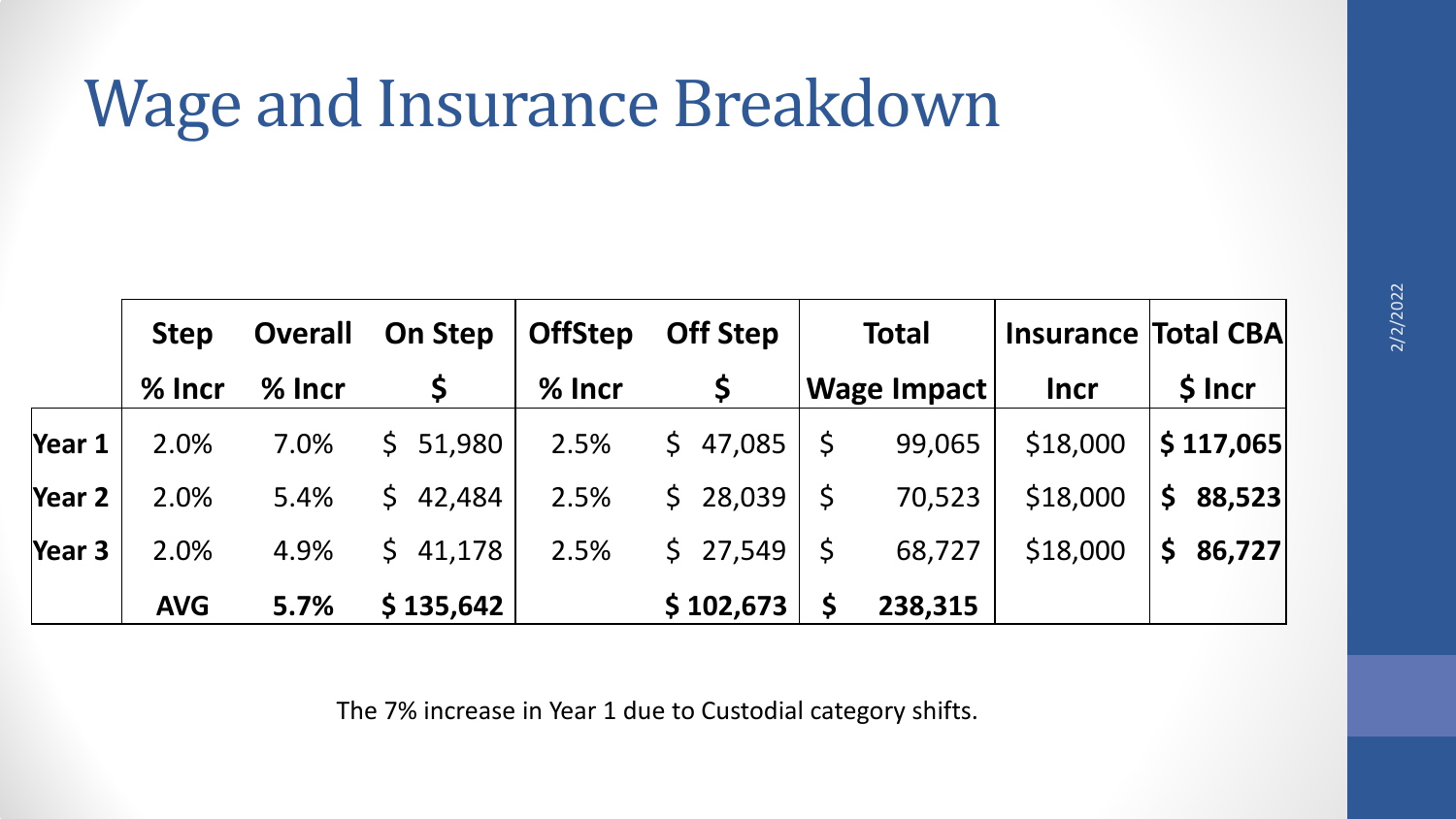### Operating Budget

**Article 3.** To see if the school district will vote to raise and appropriate a sum of **\$25,278,502** for the support of schools, for the payment of salaries for the school district officials and agents and for the payment of statutory obligations of the district. This appropriation does not include appropriations voted in other warrant articles.

The school board recommends this appropriation (6-0-0).

The budget committee recommends this appropriation (8-0-0).

| <b>Estimated Tax Impact</b>    |        | <b>HOLLIS   BROOKLINE  </b> |
|--------------------------------|--------|-----------------------------|
| S/K                            | \$7.50 | \$11.28                     |
| $\frac{\text{S}}{\text{100K}}$ | \$750  | <b>\$1128</b>               |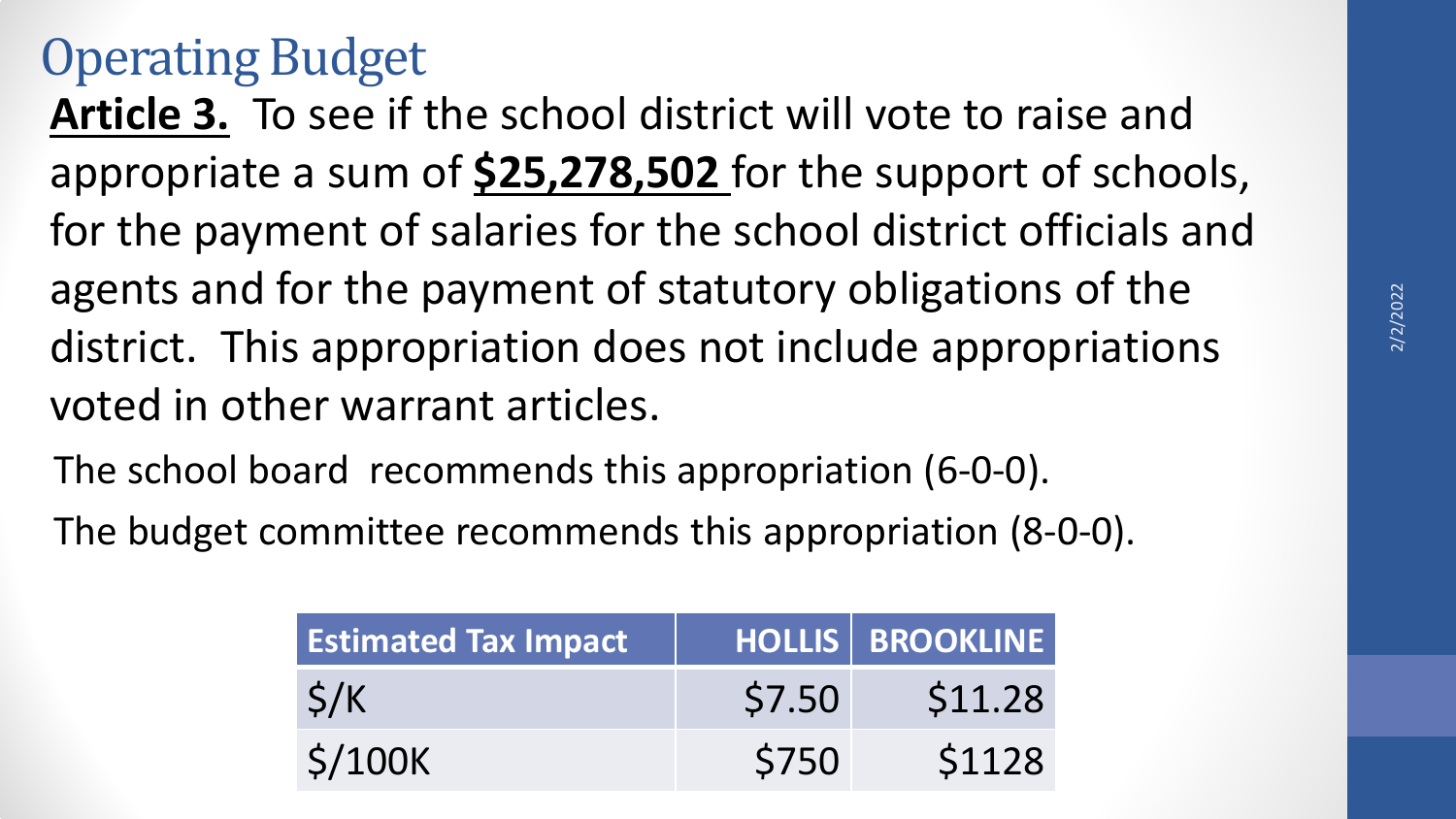### Summary of Operating Budget Changes

|           | <b>FY22 Budget</b>                    | <b>FY23 Budget</b> | <b>S Change</b> | % Change |
|-----------|---------------------------------------|--------------------|-----------------|----------|
| Op Budget | $$24,505,758*$ \$25,278,502 \$772,744 |                    |                 | 3.2%     |

- **FTE changes**
- **-** Maintenance/Safety Items
- **Technology (software, computers)**
- **E** Academics
- **Athletics**

\* FY22 Operating Budget reflects Operating Budget plus Professional & Support Staff article approved April 2021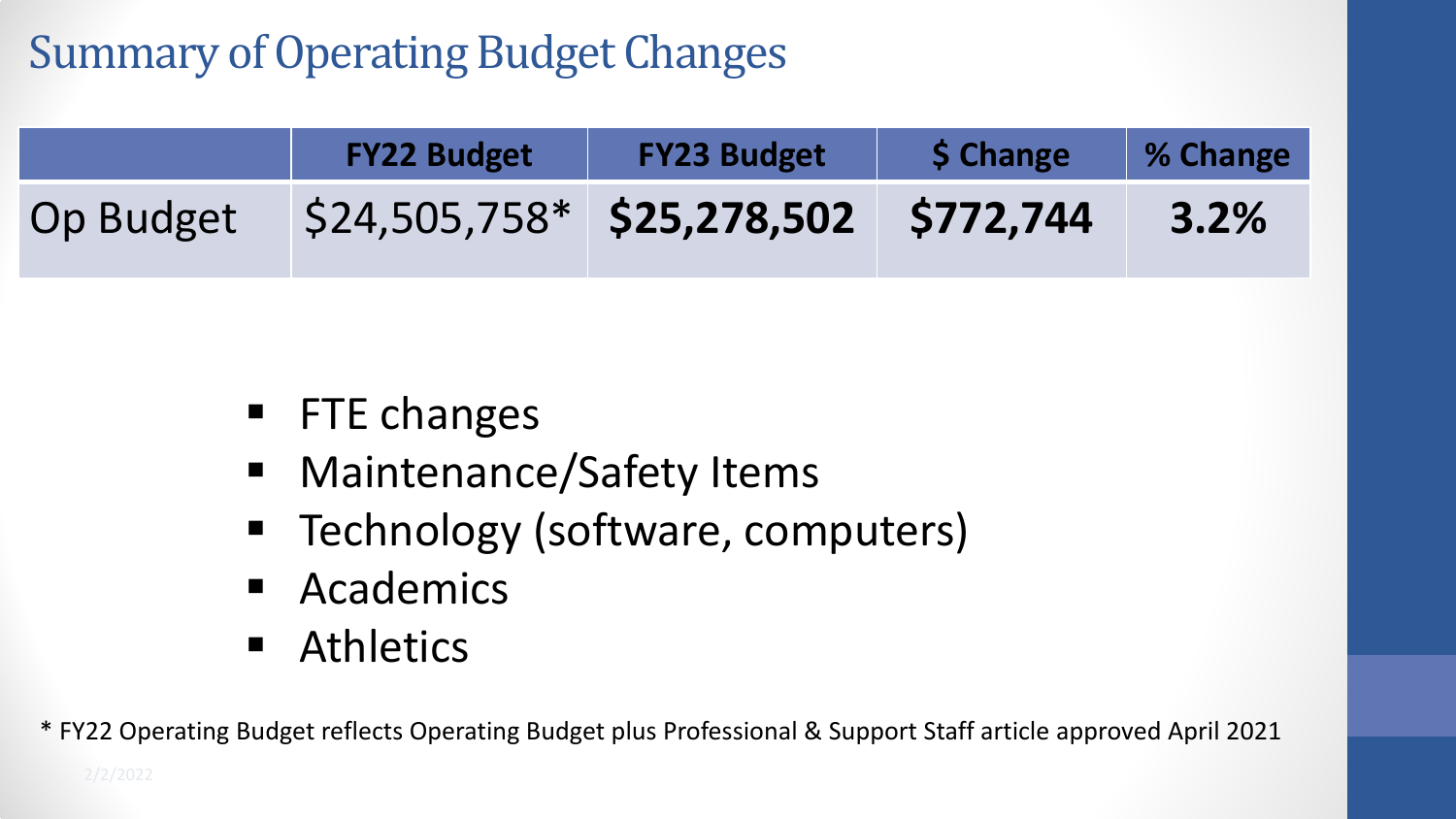### Major Changes – INCREASES

| <b>Category</b>            | <b>FY23</b><br><b>Budget</b><br><b>Amount</b> | Schange   | % change | <b>Reason</b>                                                                                            |
|----------------------------|-----------------------------------------------|-----------|----------|----------------------------------------------------------------------------------------------------------|
| <b>Regular Salaries</b>    | \$6,200,564                                   | \$172,975 |          | 2.9% Contracted increases                                                                                |
| Student<br><b>Services</b> | \$5,137,206                                   | \$147,943 | 2.8%     | Programming changes, incl savings in<br>transportation                                                   |
| Retirement                 | \$2,361,485                                   | \$179,725 | 8.2%     | <b>Retirement benefit and NHRS increases</b>                                                             |
| New Items                  | \$633,235                                     |           |          | Shared positions, Social Worker, staff<br>laptops, classroom projectors, facilities<br>maintenance items |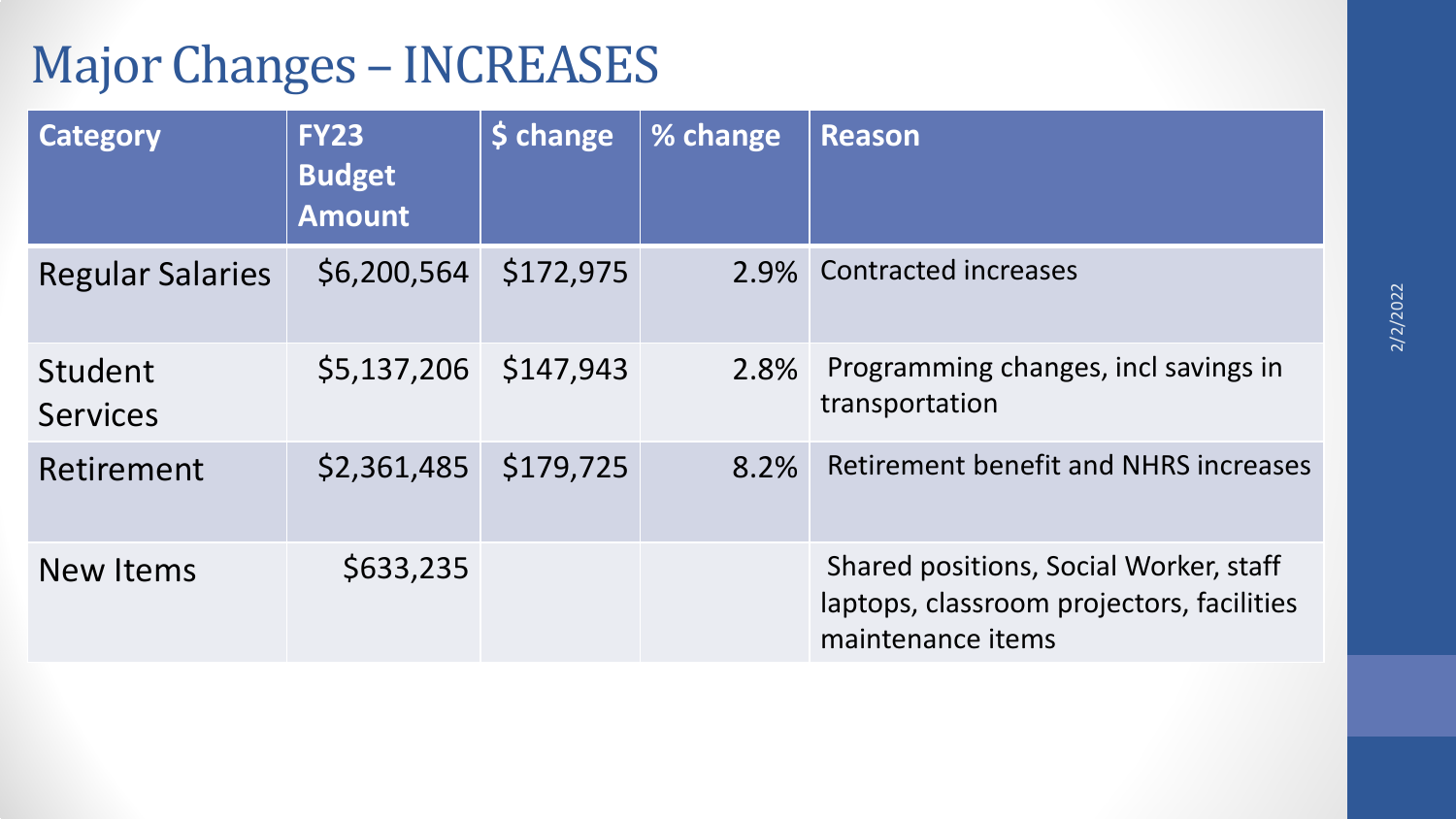### Major Changes - DECREASES

| <b>Category</b>                      | <b>FY23</b><br><b>Budget</b><br><b>Amount</b> | \$ change   | % change | <b>Reason</b>                             |
|--------------------------------------|-----------------------------------------------|-------------|----------|-------------------------------------------|
| <b>Health Benefits</b>               | \$2,157,164                                   | (555,035)   | (2.5%)   | <b>GMR 3.9%</b>                           |
| Replacement<br><b>Computer Eqpmt</b> | \$77,165                                      | (5168, 180) | (68.6%)  | Completed phasing of computer<br>upgrades |
| <b>Principal's Office</b>            | \$346,375                                     | (519, 983)  | (5.5%)   | <b>Copier lease savings</b>               |
| Reg Ed Equipmt                       | \$25,523                                      | (511, 710)  | (31.5%)  | Fewer purchases                           |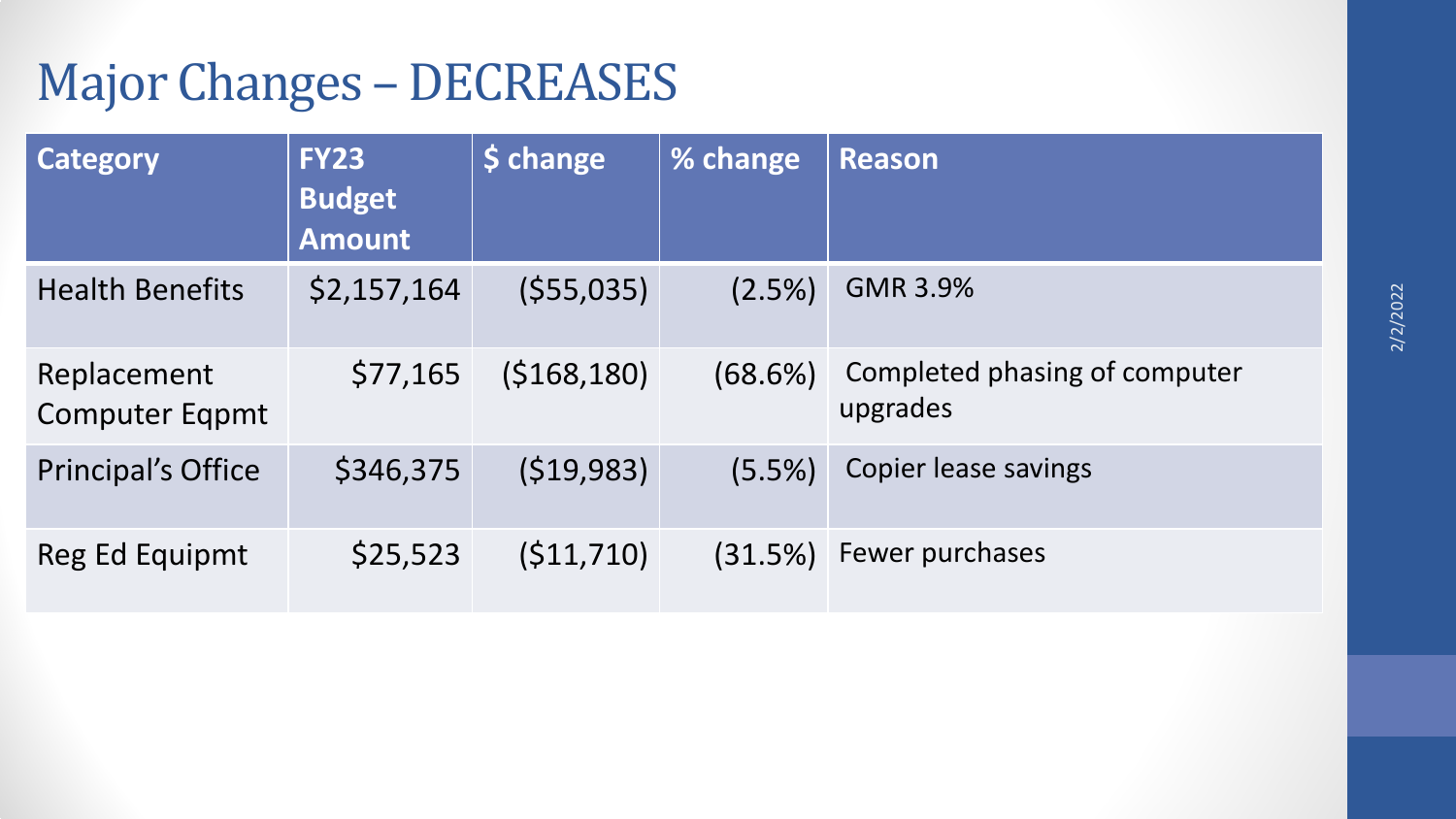### SAU Budget

**Article 4.** Shall the District vote to raise and appropriate the sum of **\$1,070,947** as the Hollis Brookline Cooperative School District's portion of the SAU budget of  $\frac{2,107,176}{2}$  for the forthcoming fiscal year? This year's adjusted budget of \$2,018,210 with \$1,025,645 assigned to the school budget of this school district will be adopted if the article does not receive a majority vote of all the school district voters voting in this school administrative unit.

The school board recommends this appropriation (6-0-0).

The budget committee recommends this appropriation (8-0-0).

| <b>Estimated Tax Impact</b> |            | <b>HOLLIS   BROOKLINE  </b> |
|-----------------------------|------------|-----------------------------|
| $\zeta/K$                   | 5.42       | \$.68                       |
| $\frac{\xi}{\sin \theta}$   | <b>S42</b> | <b>S68</b>                  |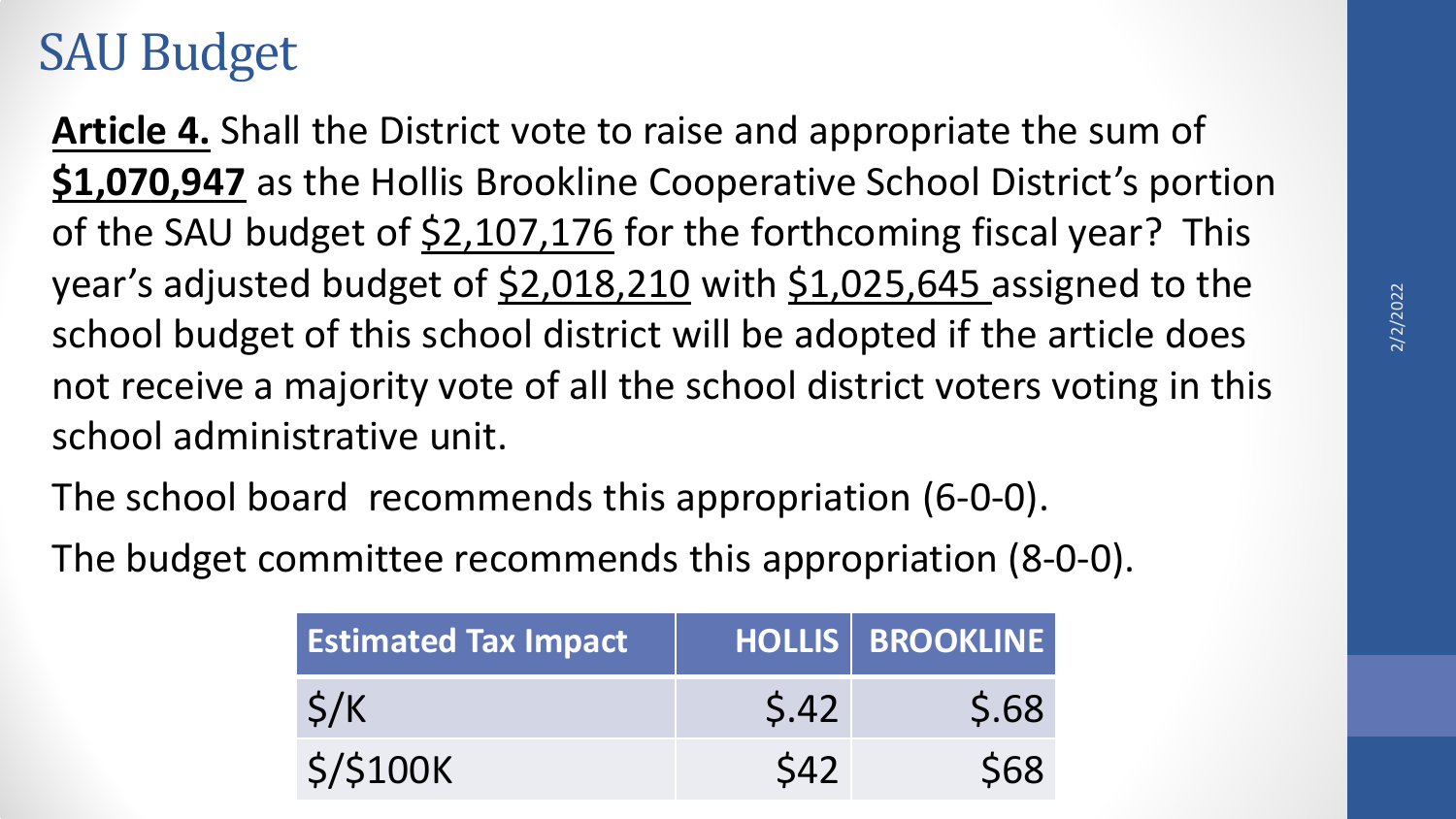# SAU Budget

| <b>FY22 Budget</b> | <b>FY23 Proposed</b><br><b>Budget</b> | <b>S</b> change | % change | <b>FY23 Adjusted</b><br><b>Budget</b> |
|--------------------|---------------------------------------|-----------------|----------|---------------------------------------|
| \$1,957,257        | \$2,107,176                           | \$149,919       | $7.7\%$  | \$2,018,210                           |

| <b>Budget Drivers</b>       | \$ Increase over<br><b>FY22 Budget</b> | <b>Details</b>                                                                                                                                                   |
|-----------------------------|----------------------------------------|------------------------------------------------------------------------------------------------------------------------------------------------------------------|
| <b>Salaries</b>             | $+$ \$70,192                           | • \$45,000 New Compliance &<br><b>Communications Specialist Position</b><br>• \$16,000 Board Approved Salary<br>Adjustments<br>• All Staff @ 3.0% Increase       |
| <b>Benefits: Healthcare</b> | $+$ \$64,042                           | • \$32,555 Benefits for New Compliance &<br><b>Communications Specialist Position</b><br>• Health Insurance Rates +3.9%<br>• Health Insurance Membership Changes |
| Equipment/Software          | $+$ \$5,025                            | Including \$3,700 for 4 Desktops, 1 Laptop                                                                                                                       |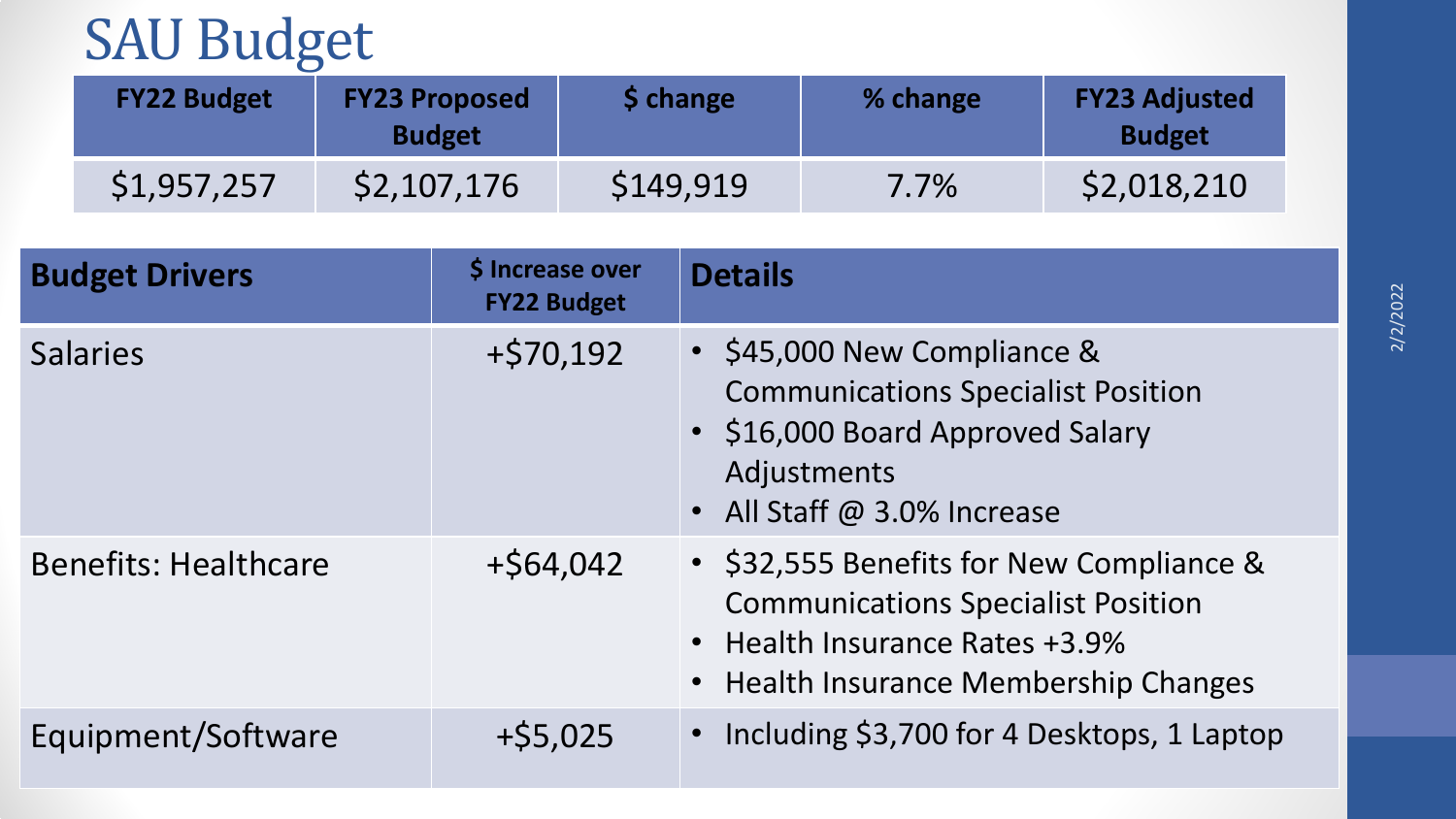### Proposed Compliance and Communications Specialist

*Identified Need:* The increasing demands for compliance documentation and other communication matters is absorbing significant time of senior district leadership and cutting into the time needed to carry out their primary functions of educational and fiscal management.

Salary and Benefits = \$77,555

\$45,000 salary + \$32,555 benefits

*Position Goal:* To generate compliance documentation and to provide assistance to the Superintendent and Assistant Superintendent in conveying important/required information regarding the school district to the Department of Education, school boards, the school community, and the members of the public.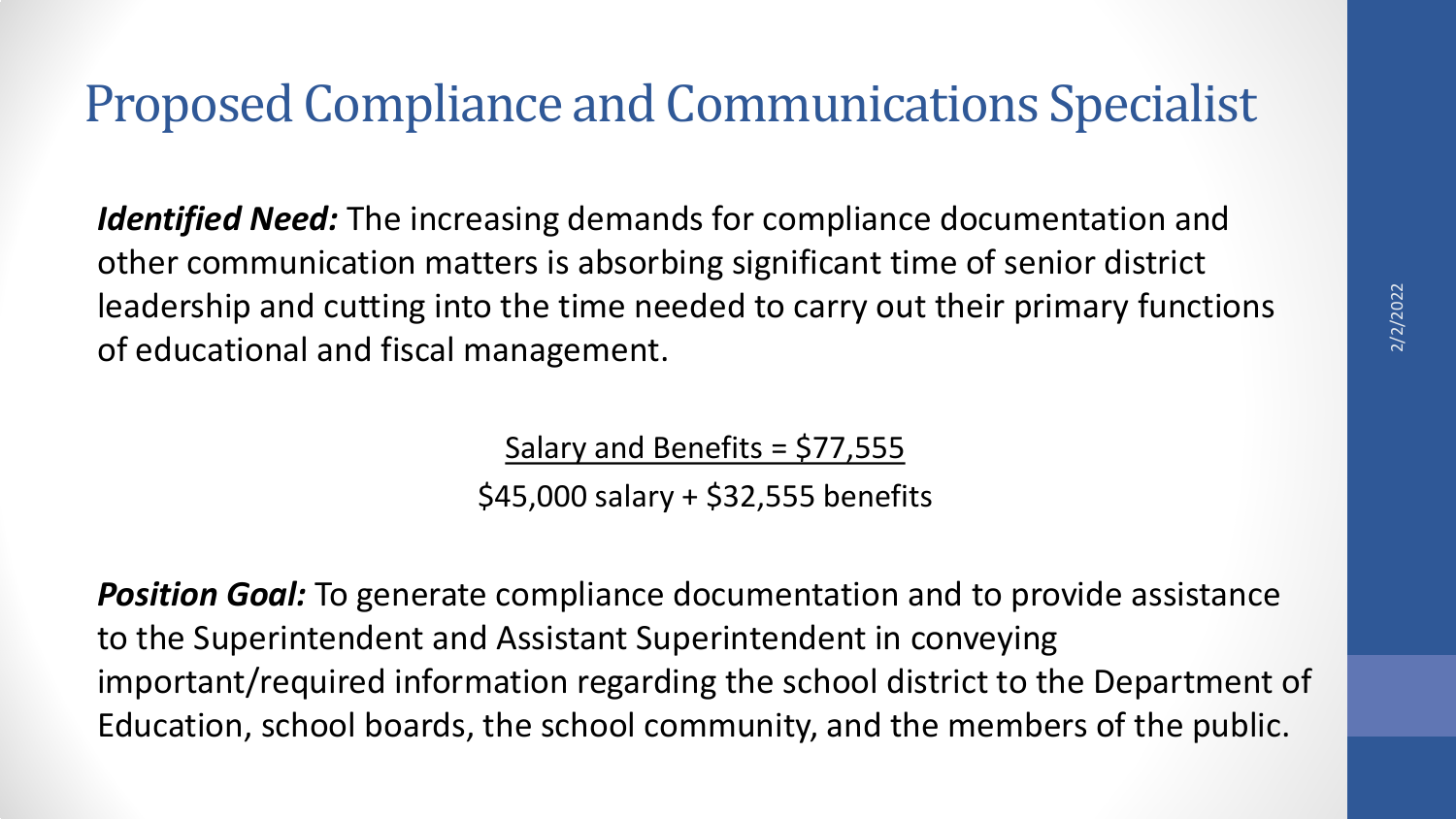# Facilities Maintenance Expendable Trust

**Article 5.** To see if the school district will vote to raise and appropriate up to the sum of **\$200,000** to be added to the previously established School Building and Facilities Maintenance Expendable Trust Fund. The sum to come from the Hollis Brookline Cooperative School District's June 30, 2022 unassigned fund balance, available on July 1, 2022.

The school board recommends this appropriation (5-1-0).

The budget committee recommends this appropriation (8-0-0).

| <b>Estimated Foregone</b><br><b>Tax Impact</b> |        | HOLLIS BROOKLINE |
|------------------------------------------------|--------|------------------|
| $\zeta/K$                                      | (5.08) | (5.13)           |
| <b>\$/\$100K</b>                               | (58)   | (513)            |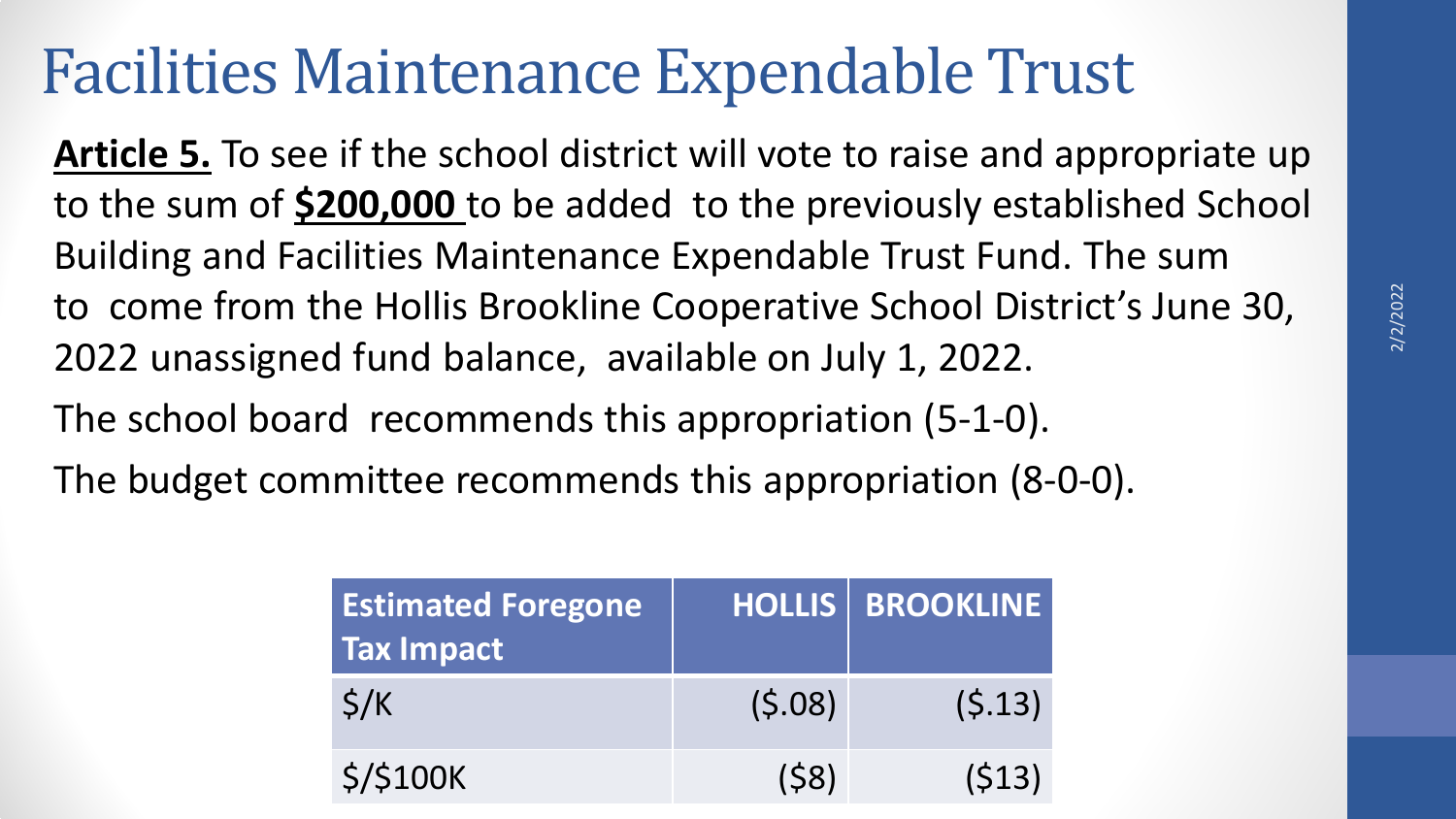# Fund Utilization

| <b>FY23</b>                 | $in$ $$K$ |
|-----------------------------|-----------|
| <b>Beginning Balance</b>    | \$99,625  |
| <b>FY23Proposed Funding</b> | \$200,000 |
| <b>HBHS Roof - Phase 7</b>  | (570,000) |
| HBHS Road Paving - Phase 2  | (570,000) |
| <b>HBMS - HVAC</b>          | (560,000) |
| <b>Ending Balance</b>       | \$99,625  |

Additional \$255,750K in facilities maintenance items included in Operating Budget.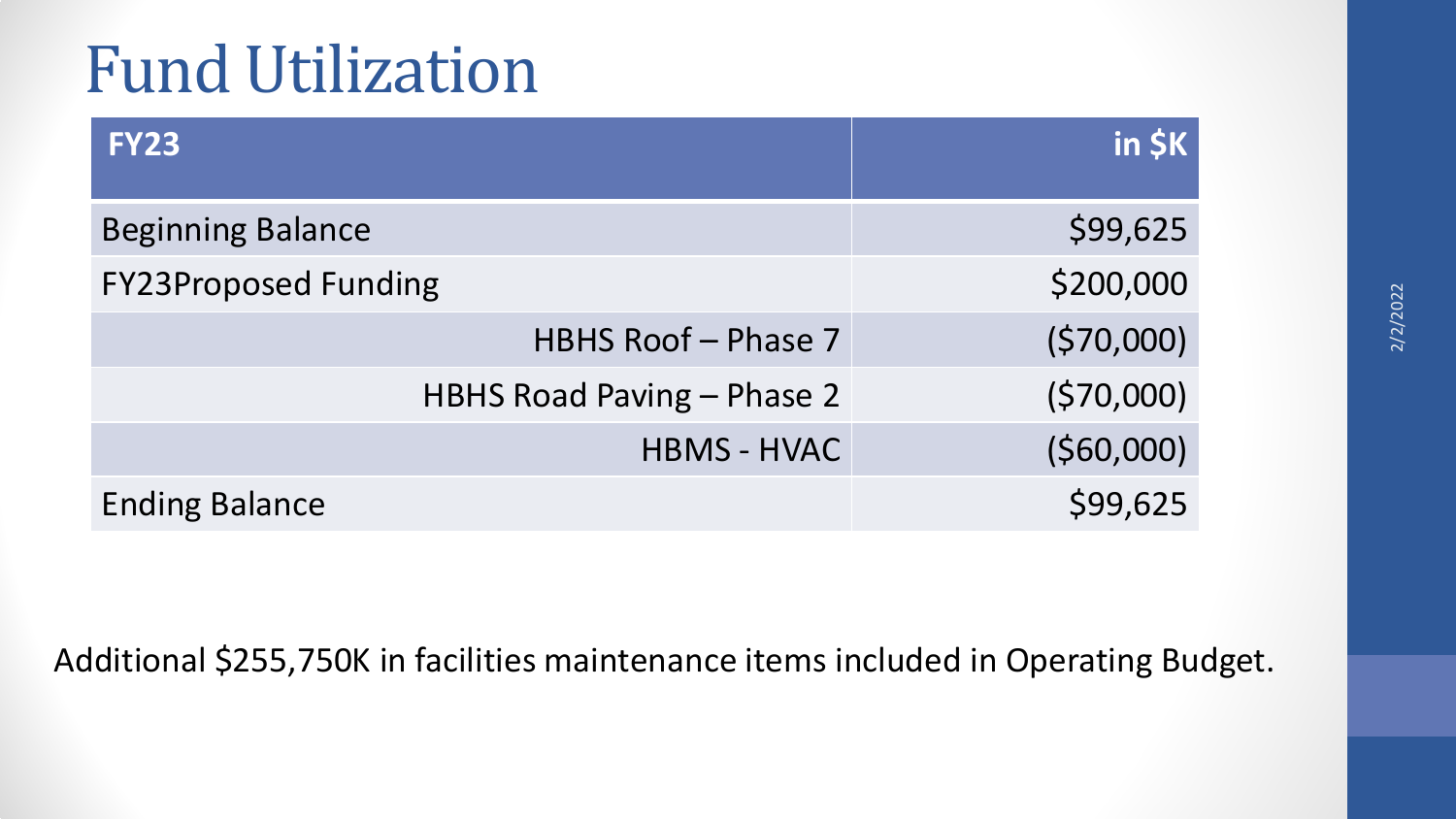### Special Education Trust

**Article 6.** To see if the Hollis Brookline Cooperative School District will vote to raise and appropriate up to the sum of **\$25,000** to come from the June 30, 2022 unassigned fund balance available for transfer on July 1, 2022 to be added to the previously established Special Education Expendable Trust Fund. No amount to be raised from taxation.

- The school recommends this appropriation (6-0-0).
- The budget committee recommends this appropriation (8-0-0).

| <b>Estimated Foregone</b><br><b>Tax Impact</b> |        | <b>HOLLIS BROOKLINE</b> |
|------------------------------------------------|--------|-------------------------|
| $\zeta/K$                                      | (5.01) | (5.02)                  |
| <b>\$/\$100K</b>                               | (51)   | (52)                    |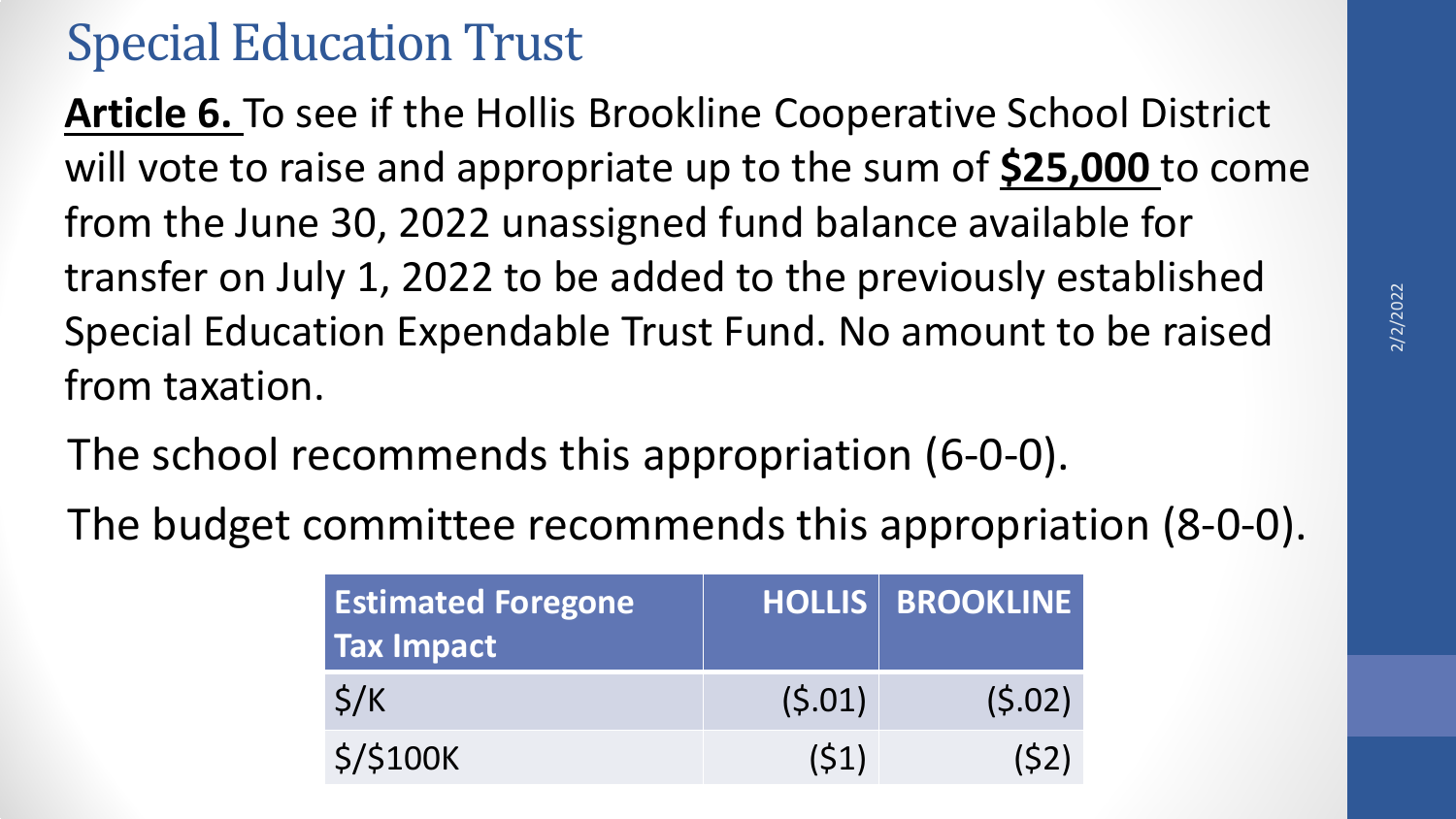**Article 7. Petitioned Warrant Article.** Shall we adopt the provisions of RSA 40:13 (known as SB 2) to allow official ballot voting on all issues before the Hollis Brookline Cooperative School District on the second Tuesday of March?

The school board does not recommend this article. (0-6-0)

Public hearings on 2/16 in Brookline and 2/23 in Hollis.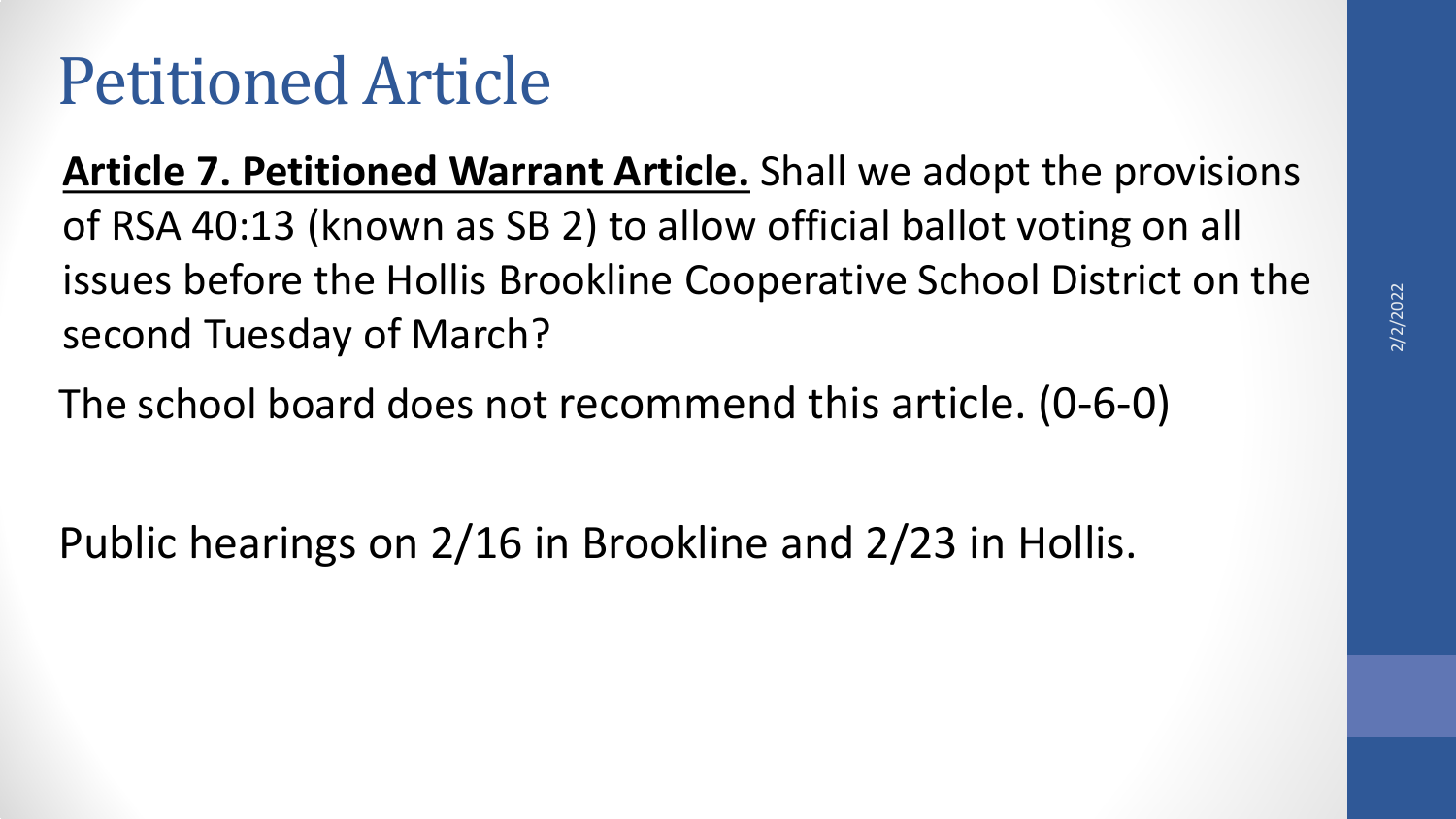**Article 8. Petitioned Warrant Article**. Shall the Hollis Brookline Cooperative School District rescind authorization under RSA 198:4-b II so that the Hollis Brookline Cooperative School District returns 100% of year-end unassigned general funds to the taxpayers? The school board does not recommends this article. (0-6-0) The budget committee does not recommend this article. (0-8-0)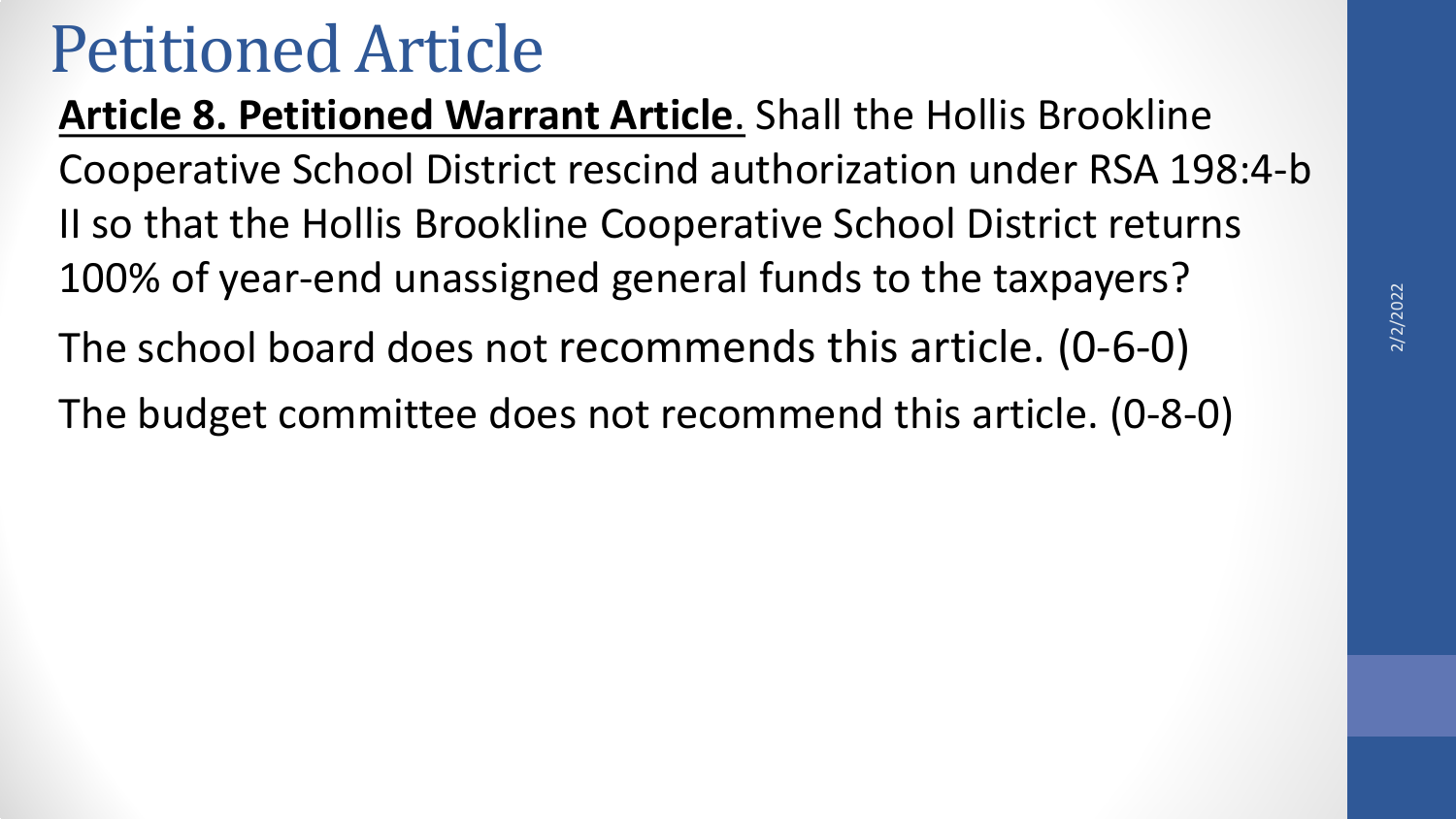**Article 9. Petitioned Warrant Article.** Shall the Hollis Brookline Cooperative School District direct the Hollis Brookline Cooperative School Board to adopt and implement a policy to ensure that each textbook or other assigned book used in the Hollis Brookline Cooperative School District as well as a copy of all professional training materials provided to teachers, administrators, and staff of the district paid with school district funds be made available to the public at the Hollis Social Library and at the Brookline Public Library in hardcopy or electronic form, organized by grade or teacher?

The school board does not recommend this article. (0-6-0)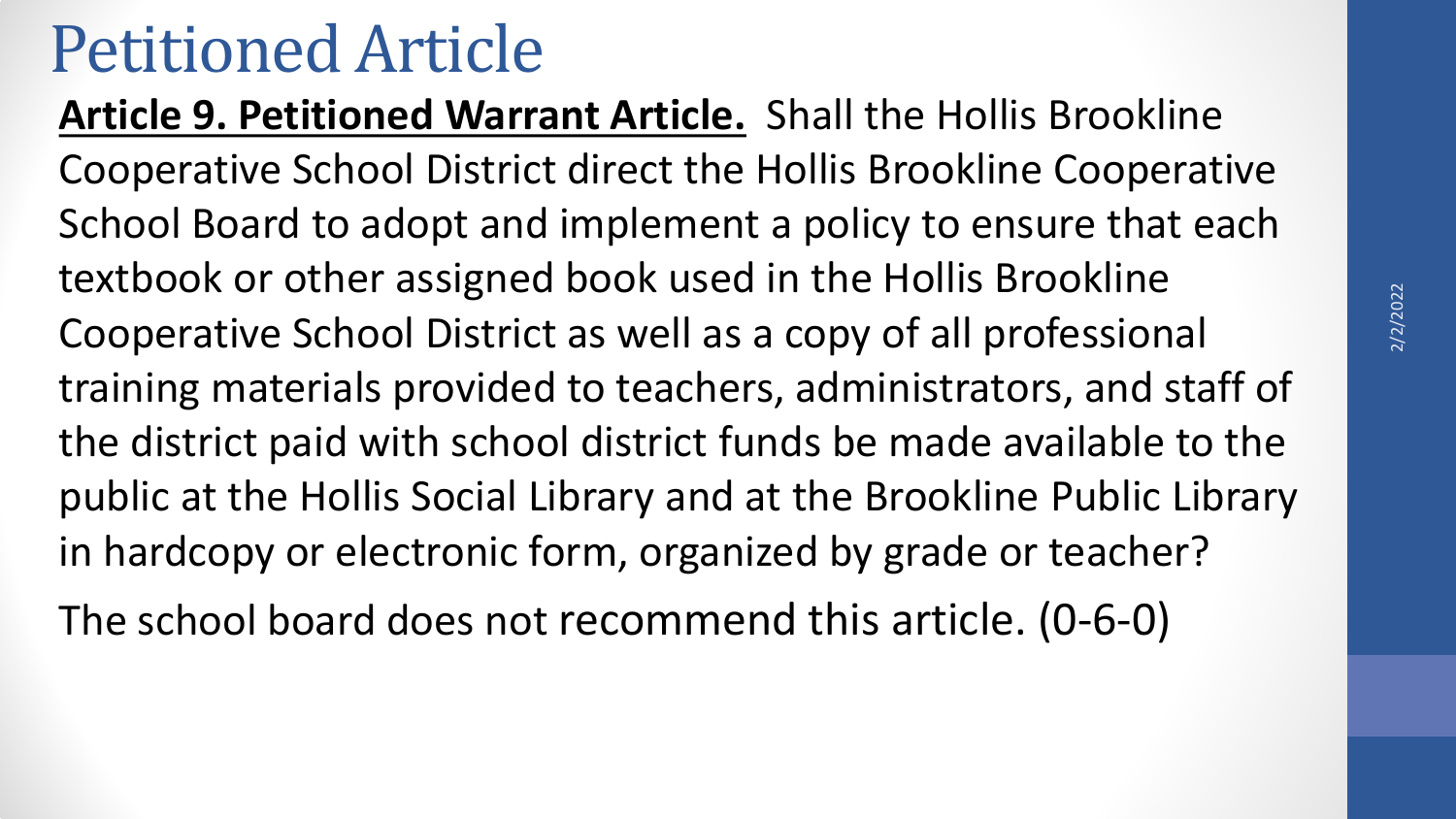**Article 10. Petitioned Warrant Article.** Shall we adopt the provisions of RSA 32:5 V-b, requiring that the annual budget and all special warrant articles having a tax impact, as determined by the school board, shall contain a notation stating the estimated tax impact of the article? The determination of the estimated tax impact shall be subject to approval by the governing body.

The school board does not recommend this article. (0-6-0) The budget committee does not recommend this article. (1-7-0)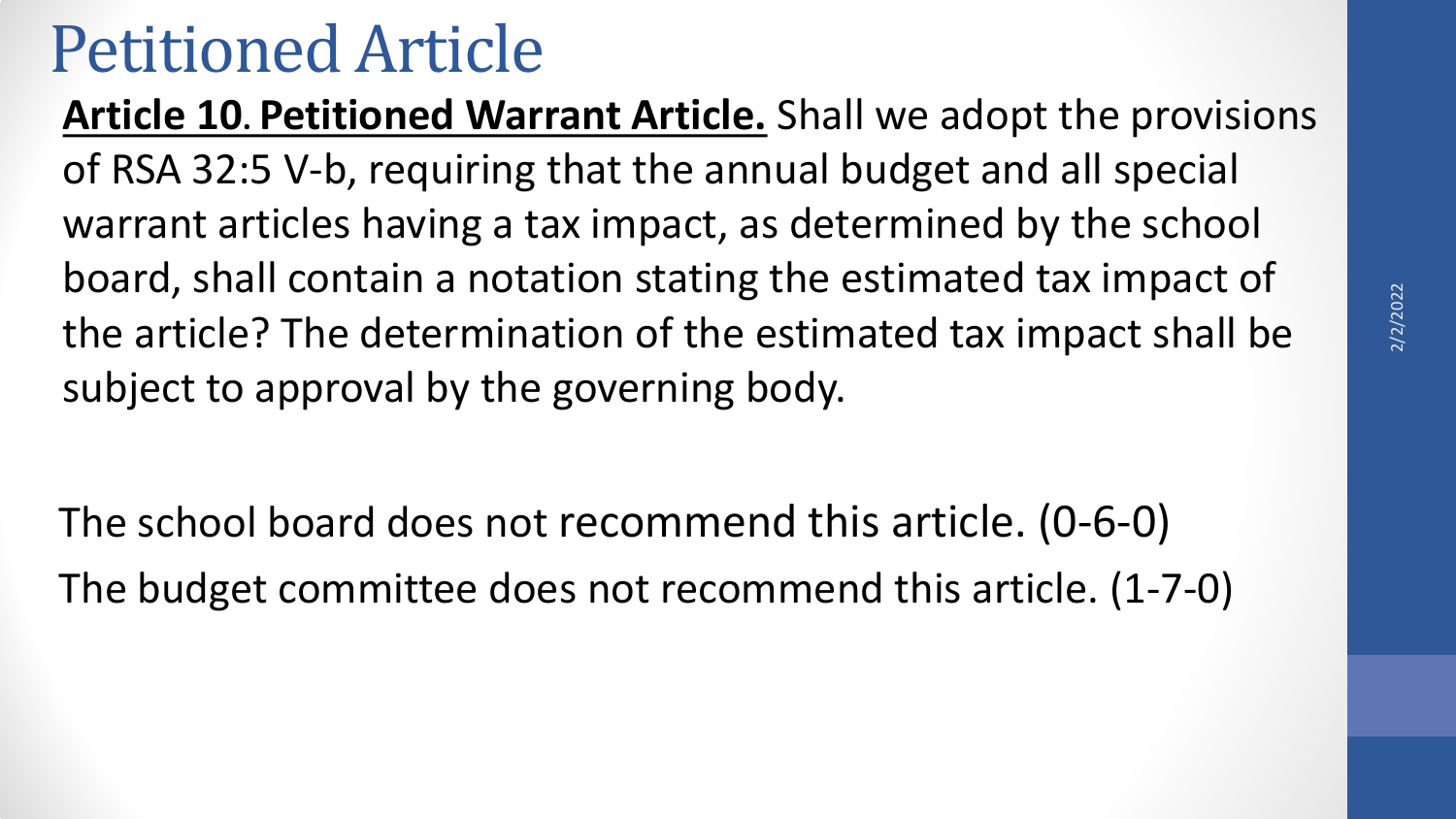## Other School District Business

**Article 11.** To transact any other business which may legally come before said meeting.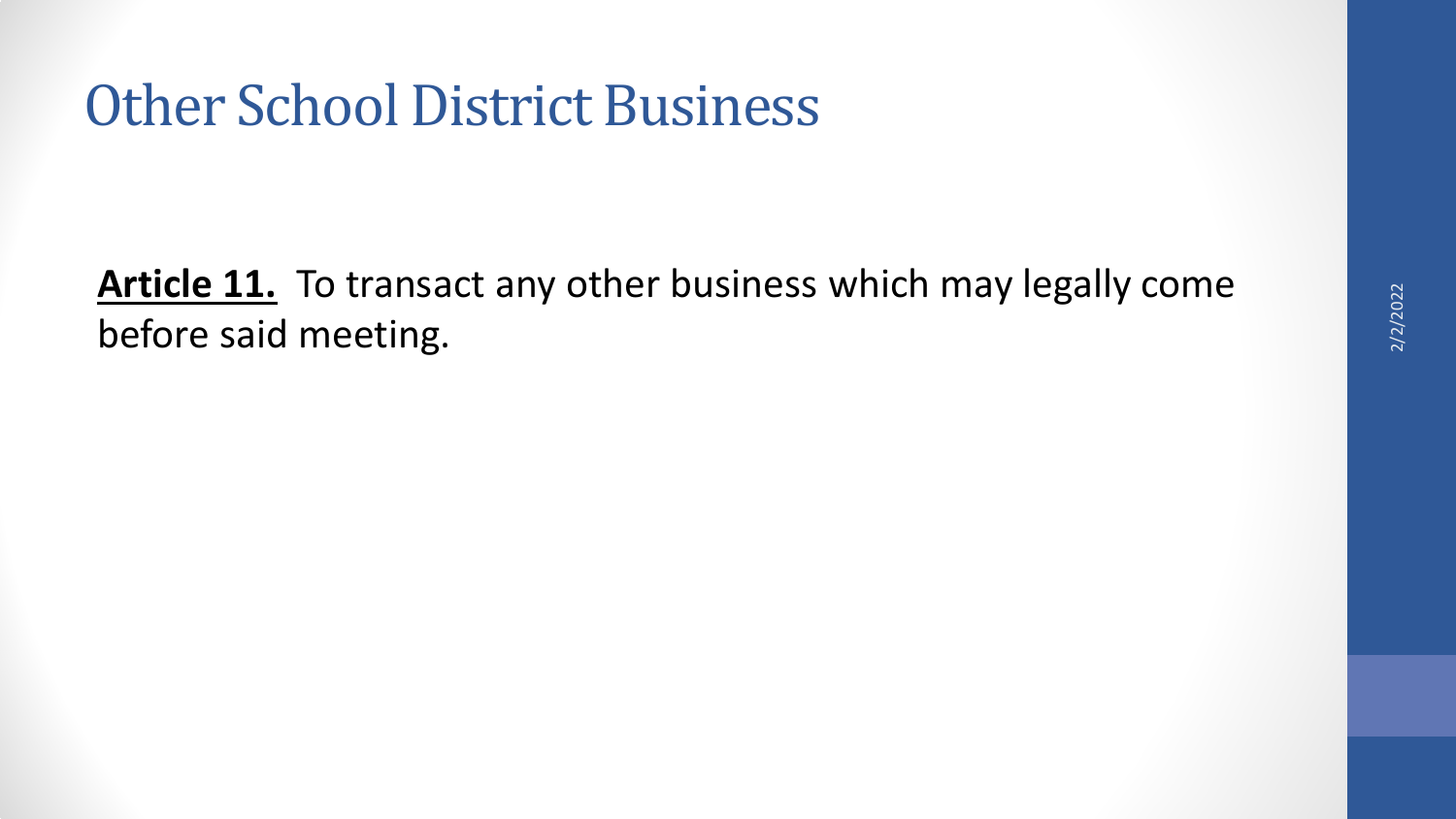Budget Committee Recommendations